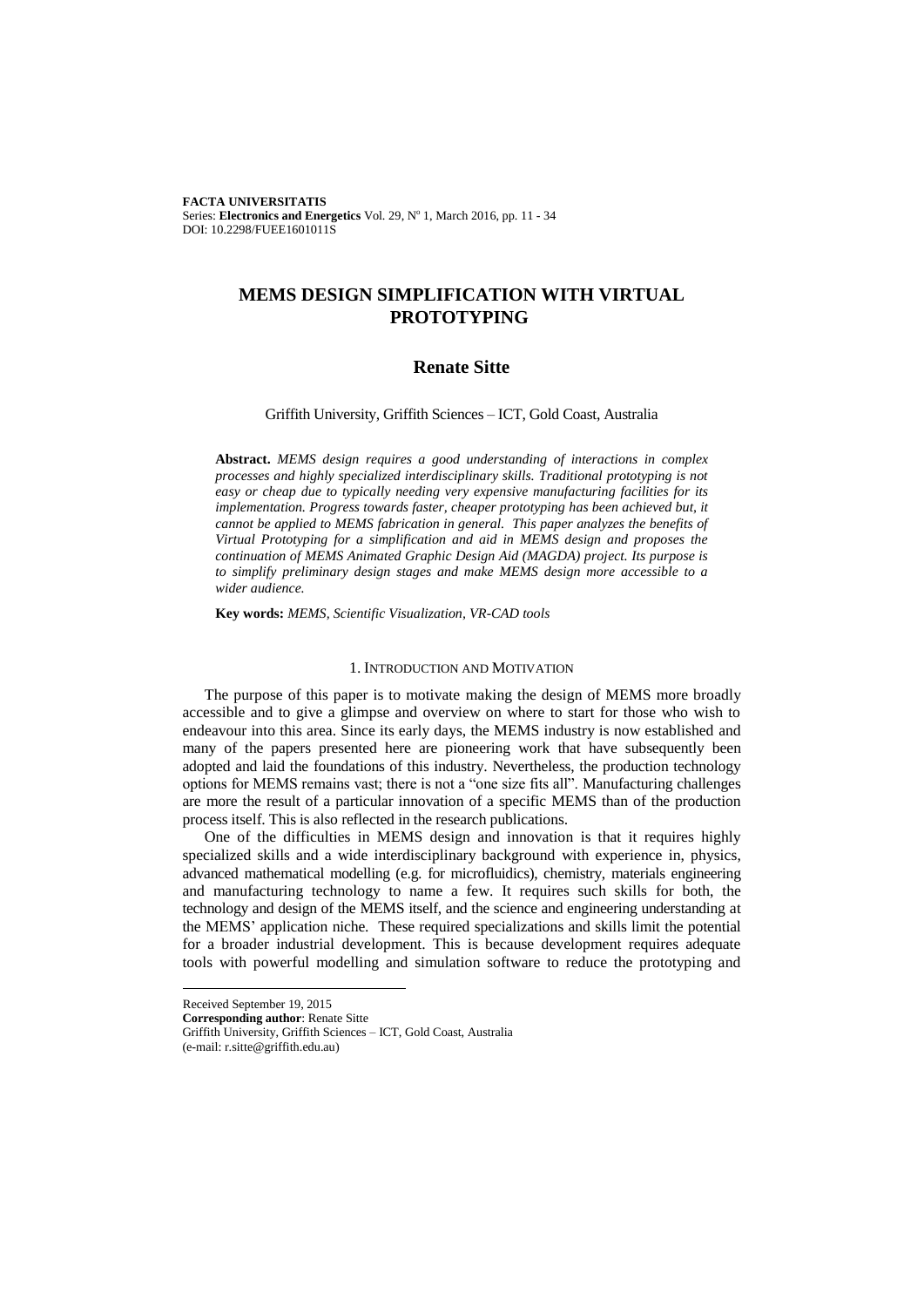optimization period. The introduction of CAD packages was a critical step in the widespread development of VLSI devices and reduction of the design and prototyping phase [1]. Despite the demand, there is a lack of CAD tools to aid in the development of MEMS devices. There are several packages available and their benefit is supporting the mathematical modelling part, but for a realistic and useful application, they still require a strong interdisciplinary background.

In computing for example, the introduction of icons and mouse in the early eighties made a huge impact and breakthrough for shortcuts of recurring tasks like file handling, starting programs drawing and visual output. This allowed focusing more on *using* the computer than typing commands for menial tasks. Suddenly, it allowed a broader audience to use a computer. We need to be able to bring MEMS design to a less specialized audience.

Other engineering disciplines, such as mechanics or robotics have found their way into early education and entertainment (edutainment). Despite their ballooning ubiquitosity and breakthrough as, for example, in biomedical applications, MEMS are not yet ready for edutainment, which has undoubtedly a favourable effect for a richer understanding of physical cause-and-effect and shaping of the mind in younger years. It will be many years before MEMS design can be simplified to the point of pick and place on a virtual prototyping (VP) computer screen, and see it functioning in 3D and 4D VP.

MEMS can nowadays be made of a range of materials, not just silicon. Those materials have different physical properties and behave differently in manufacture and use. Therefore a virtual reality (VR) computer aided design (CAD) software that can mimic functioning with physically correct results can be the Meccano or Lego toy for edutainment and discovery (acquiring an intuition) at earlier ages than postgraduates. Our aim should be making the whole MEMS domain more popular. This could be by bringing it to undergraduate or even final years of high school level with introductory courses and gradually adding more ambitious courses in a similar way, as introductory mathematics courses are taught early on, shaping the mind. To achieve that, we need simulation tools that are easy to use and to understand. Just the lengthy training time to handle the software tools and time their calculations take is a discouragement. Novices do not have the patience or the maturity to wait for something they have neither background nor meaning. The bottleneck is no longer the computing power but having usable and curiosity stimulating simulation tools for the uninitiated. Our research has developed techniques suitable for Virtual Prototyping that reduce the calculation time without sacrificing physical correctness. Our methods are suitable for initial design that can then be refined with conventional methods. It serves for advanced researchers and novices alike.

The paper is organized in the following way: Overall, we progress throughout the following sections towards MEMS Virtual Prototyping. Section 2 brings some background and context about the wide range of applications, product ramifications and variety of problems as MEMS have evolved in just two decades. Section three discusses existing tools for MEMS modelling and simulation and moves into existing CAD systems. It explains some of the difficulties and complexities affecting reliability in MEMS modelling. Chapter four looks at the importance of Prototyping and its strong potential for innovation. Chapter five discusses Virtual Prototyping as an important and flexible design tool that has not yet really found its way into MEMS design. In Chapter six gives a snapshot of our contribution MAGDA. It briefly explains our fast algorithms that make the difference for speedier Virtual Prototyping. The last section concludes the discussions with suggestions for future work.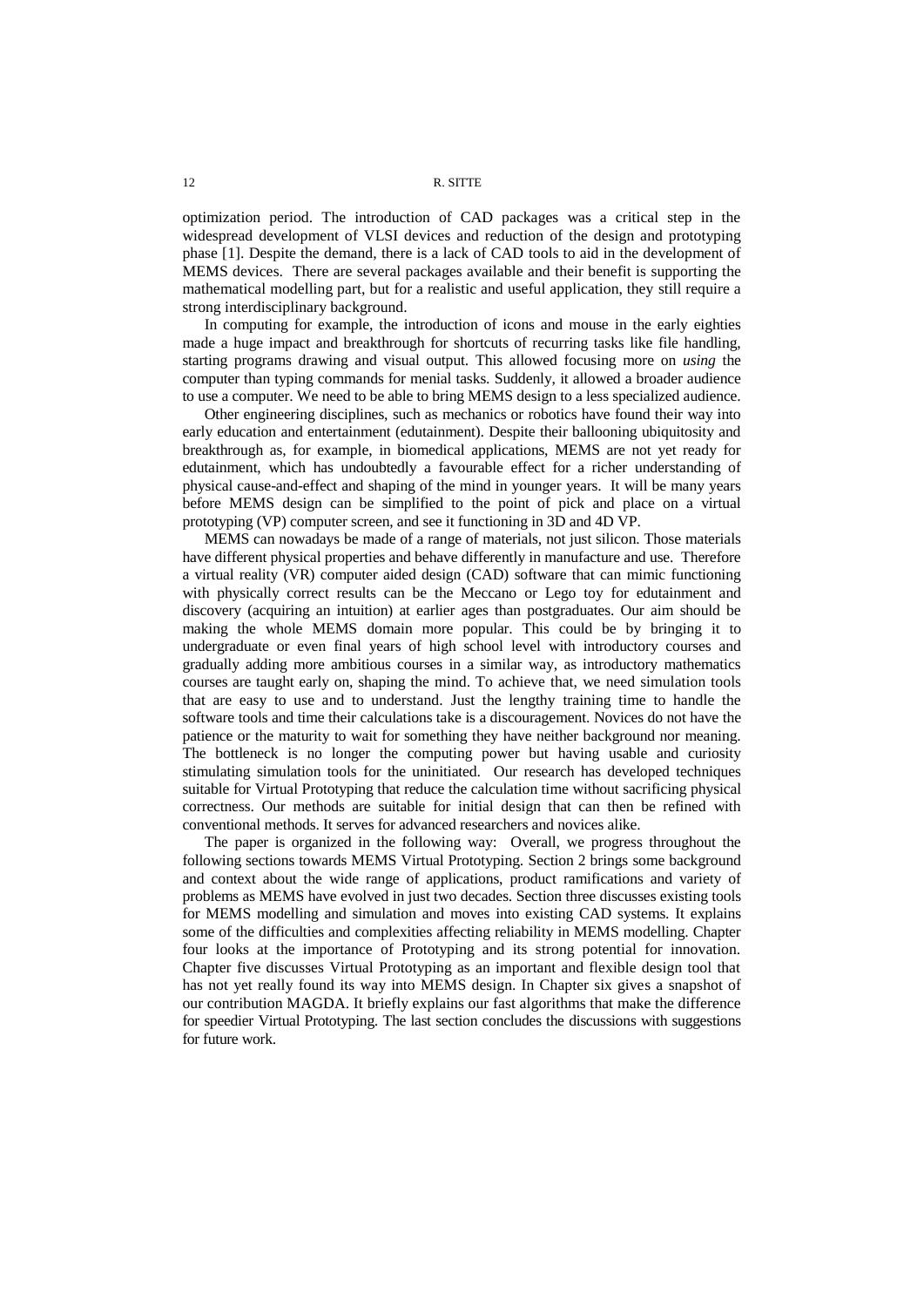#### 2. BACKGROUND AND CONTEXT

This section looks into the multidisciplinary aspect of MEMS. Its main purpose is to motivate and provide context towards an easier design phase and Virtual Prototyping (VP) and this is reflected in its literature review. Due to the diversity and amount of MEMS material published, this paper does not and cannot replace review papers. Both MEMS and VP are extensive disciplines with their own specialization branches. The project of VP for MEMS is huge and ambitious, and requires specialization topics such as for example "physically based rendering" or "turbulent flow" and many more. Such topics require in-depth study on their own. The project also requires to overcome the old dilemma that engineers are weak programmers, and software developers are weak in science and engineering.

MEMS are minute devices that are in widespread use, for example in airbag triggers and inkjet print heads, optical, medical, and many other applications. With ever increasing new applications in the R&D phase, the MEMS industry is strong and growing, in particular in the medical and optical applications. By their very nature, MEMS devices are microscopic and therefore difficult to observe in action. In the macroscopic world of our daily experience, inertia and gravity dominate the motion of objects. In contrast, in the microscopic domain of MEMS adhesion and friction are the dominant forces. Therefore, MEMS designers cannot use their intuition on how things behave. Because of the different dominant forces, MEMS cannot simply be downscaled counterparts of larger mechanical machines, requiring innovative designs and arrangements of their components, whose effects are often not fully understood. For example, a fluid pump with macroscopic dimensions would not function if it were downscaled to a miniature version with microscopic dimensions.

## **2.1. Evolution and rise of MEMS**

MEMS emerged in the late eighties and nineties with the downscaling of transistors' structures into the submicron scale and by perfectioning microlithography patterning. Since these early days, MEMS sizes are not only in the micron range but can be several millimetres big. The intention is to keep them as small as possible. Small means less materials and therefore less cost and more flexibility in their placing. MEMS materials are no longer limited to silicon but also other materials e.g. polymers or metal are used.

MEMS appeared as a new opportunity in microelectronic manufacturing, in which many of the fabrication steps and factory facilities of semiconductor industry could also be used for MEMS fabrication. LIGA technology, developed at the FZK, Germany [2] for micropatterning precise aspect ratio microstructures with steep trenches or walls, played an important role in patterning microstructures [3]. Examples of achievements and benefits in aspect ratio precision with LIGA are micro optical devices using filters with submicron sized structures, wave guides and photonic crystals, or gears of gold (luxury watch components), that are so perfectly fitting that they do not need lubrication [4]. The use of polymers opened a new opportunity for MEMS. One often speaks of MEMS as complex devices. However, the structural complexity and the functional complexity of MEMS [5] can be very different. They can be made of a few simple components that produce sophisticated function (example: a movable mirror in an optical switch), or several components in a complex arrangement that do simple function (example: a microfuidic pump). By their small size and electronic controllability, MEMS can be built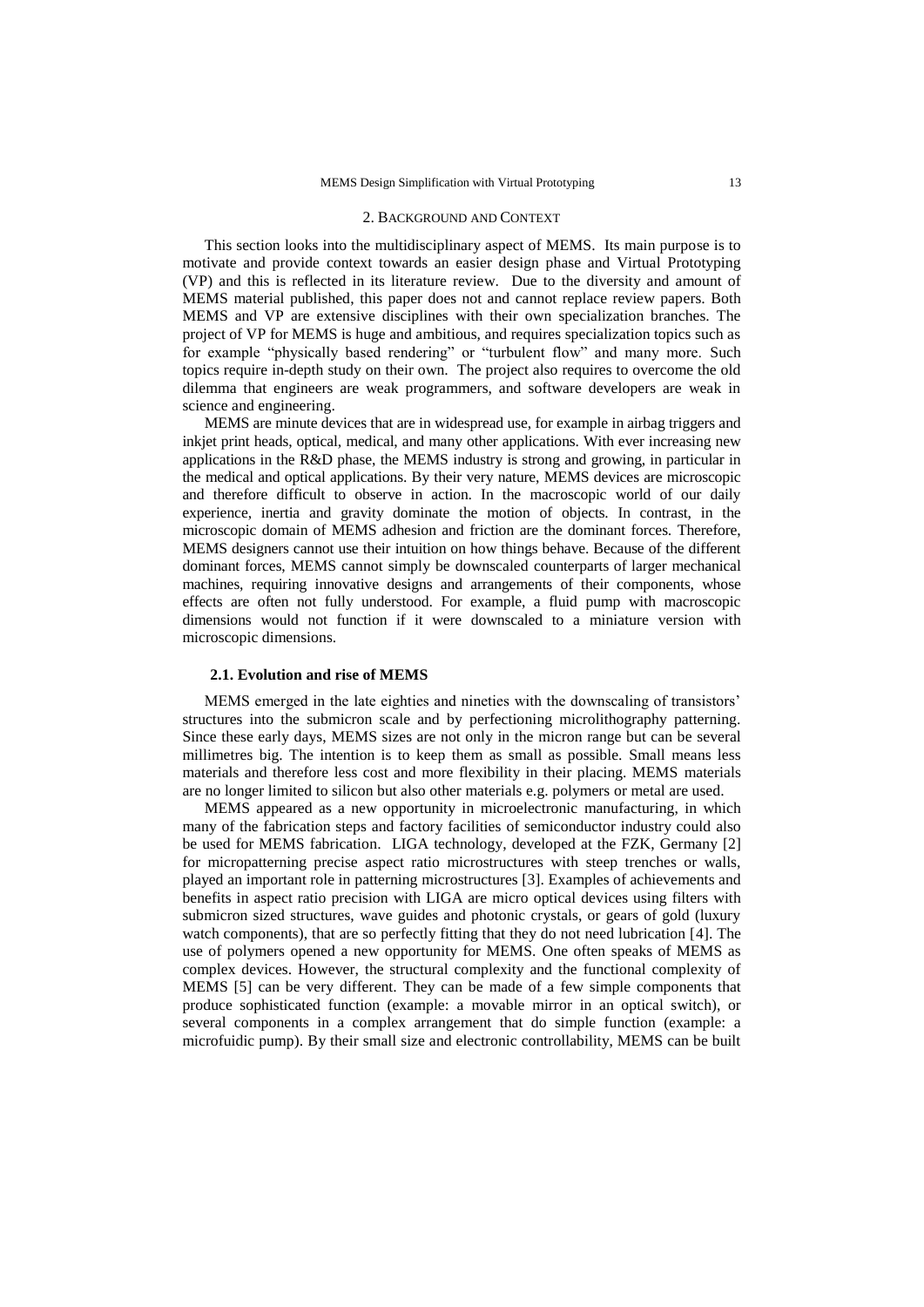into larger devices, often replacing hitherto large, heavy equipment (e.g. gyroscopes) or saving time and laboratory space in chemical analysis (e.g. lab on a chip).

#### **2.2. Impact in medicine**

An increasingly important impact of MEMS is in the medical industry where it has changed medical diagnostics and surgery in an evolution from microgrippers to endoscopy and robotic surgery. This in turn has transformed and brought in new capabilities e.g. ultrasonic surgery, microsurgery e.g. in eyes, on embryos, tactile feedback and with it keyhole surgery with all its associated benefits [6]. MEMS' share in the medical industry alone has grown into a multi billion dollar industry in less than twenty years.

Another successful niche for MEMS with remarkable advances are in biophysical applications. For example, Margesin et al. designed a MEMS for measuring the electrical activity and metabolic activity (ion concentration) in a network of neurons using ionsensitive field-effect transistor (ISFET) arrays [7].

A word of caution, Microsystems and Nanotechnology are often erroneously thought as being the same. They are not; they operate at different scales of resolution. Nanotechnology deals at molecular and particle level and therefore uses different models; it has different challenges and different industrial potential. However, in Microtechnology it is possible to produce nano-sized structures whenever necessary. Rieth has written a good introduction in a nutshell about Nanotechnology (suitable for advanced readers) [8].

## **2.3. Training and specialization**

When it comes to education, VR is nowadays a well established option in undergraduate multimedia curricula in many tertiary institutions, with some institutes more specialized in VR than others. In contrast, the teaching of Microsystems is usually deferred to at least Masters level. This is due to the multidisciplinarity required in understanding MEMS. Institutes that are known by their excellence in the field also offer regularly specific specialization short courses. Such short courses and summer schools provide an introduction to a specific topic; they are a valuable step towards postgraduate research. Programs for short courses can be easily found through international professional organizations. Examples are FSRM Fondation Suisse pour la Recherche en Microtechnique (Swiss Foundation for Research in Microtechnology), Neuchatel [9], IMEC - Interuniversity Microelectronics Centre, Leuven [10] or the IEEE [11] and Eurotraining [12]. While a researcher or student should stick to reputable and peer reviewed literature, one must never forget that in Industry is where results of research come to fruition. There is a wealth of real life information in industry reports that they should take advantage of, albeit, with some caution. They complement research findings by providing eye opening context.

#### **2.4. MEMS design**

Here we present a selection of issues arising in MEMS design, with the intention of preparing the scene towards Virtual Prototyping. MEMS design can be overwhelming by the wide, almost infinite range of possible structures and how these structures work together to provide a useful function. Mastromatteo and Murari have designed and proposed an architecture to address the diversity of MEMS by grouping them into the traditional categories MOEMS, MEMS, Lab on Chip, RF MEMS, Data Storage MEMS.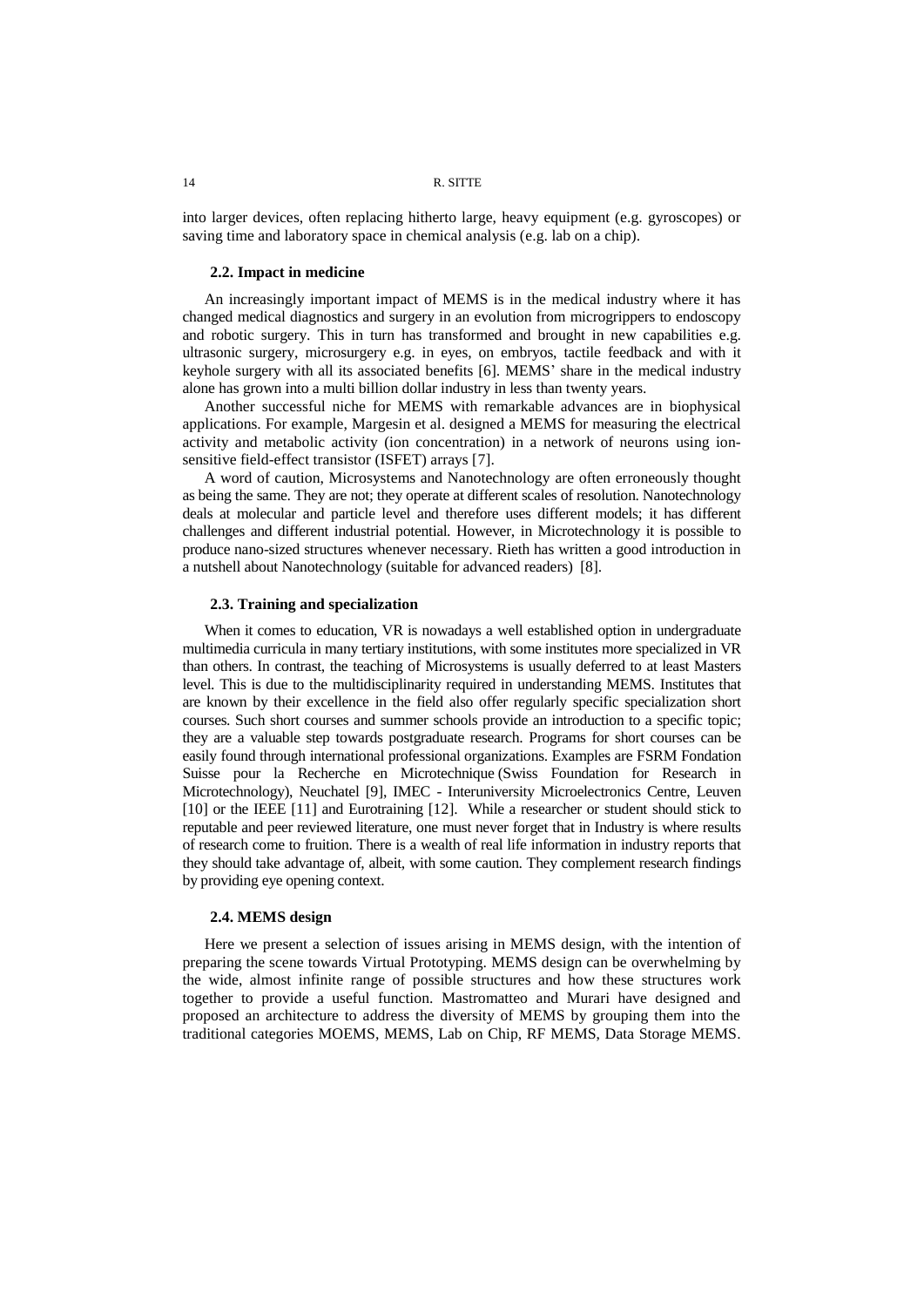However, it is not always possible to allocate a MEMS into just one of any these categories in a very strict sense due to their cross category functionality [13]. Grouping them helps to conceptualize, but it is not a strict definition or standard.

Spearing analyzes scaling the size of MEMS in the context of macro versus micro scaling. In his work the relation between mass – volume scaling and volumetric to area scaling are explained. This is summarized in a table for guidance for possible scaling in MEMS design. The work shows how some of the most important effects of scale on MEMS design or performance cannot be attributed to a single physical factor. It also shows the need for fabrication processes that allow for dimensional tolerance but that this can be limiting to the shapes achieved. As a consequence in MEMS distinct, more expensive materials may be used, whose cost would be prohibitive for larger sized devices [14].

Materials play an important role, in for example flexing membranes in micropumps, or cantilever switches. Senturia offers an introductory overview into this area structures, processes and modelling [15]. Another good source is by Pelesko and Bernstein explaining structures and device behaviours by motivating and developing understanding and intuition and then moving into the modelling and optimization [16].

## **2.5. MEMS evolving manufacturing alternatives**

MEMS are 3D devices. The traditional functional distinction is into sensors and actuators [17]. They can be one single structure, or the result of many components but they all need some circuitry or interaction to control them. In silicon manufacturing, it would save huge fabrication costs if MEMS and the circuitry to control them could be manufactured together on the same wafer. Unfortunately, this is rarely possible because processing steps that involve heat can damage previously accomplished structures. Depending on the materials used, the structures of MEMS components are either removed from a solid material, or built up in a deposition process. This is the area of microlithography and micromachining [18] and [19]. There is a good range of introductory and advanced literature available, but publications hardly keep up with MEMS' fast technology advances. One reason for publication delay is industrial non-disclosure. An overview about the fabrication process, materials, processes and micromachining are presented by G. Fedder [20] and Subramanian et al. [21] about design. Despite mature fabrication processes, new MEMS applications and innovations in their fabrication present constantly new hurdles that must be overcome. This is illustrated by the design and realization difficulties of a micromachined silicon nanopositioner with electrothermal positioning by Zhu et al. [22]. Another example is nanochannel fabrication using bond micromachining by J. Haneveld [23].

Normally, the fabrication of MEMS is not a simple process. If it is in traditional silicon technology, it requires a semiconductor foundry, capable of handling around 200 processing steps and very expensive equipment. Some processing steps that require very specialized equipment or processing facilities may be outsourced to other foundries. Experimental implementations are fundamental for frontier research. Due to the high costs, research centres are often equipped with whatever funding allows and sometimes fabrication steps have to be carried out at industrial facilities. The collaboration between research institutes and fabricants providing service for prototyping and fabrication is a convenient way to overcome shortages for mutual benefit, sometimes even sponsoring research [24].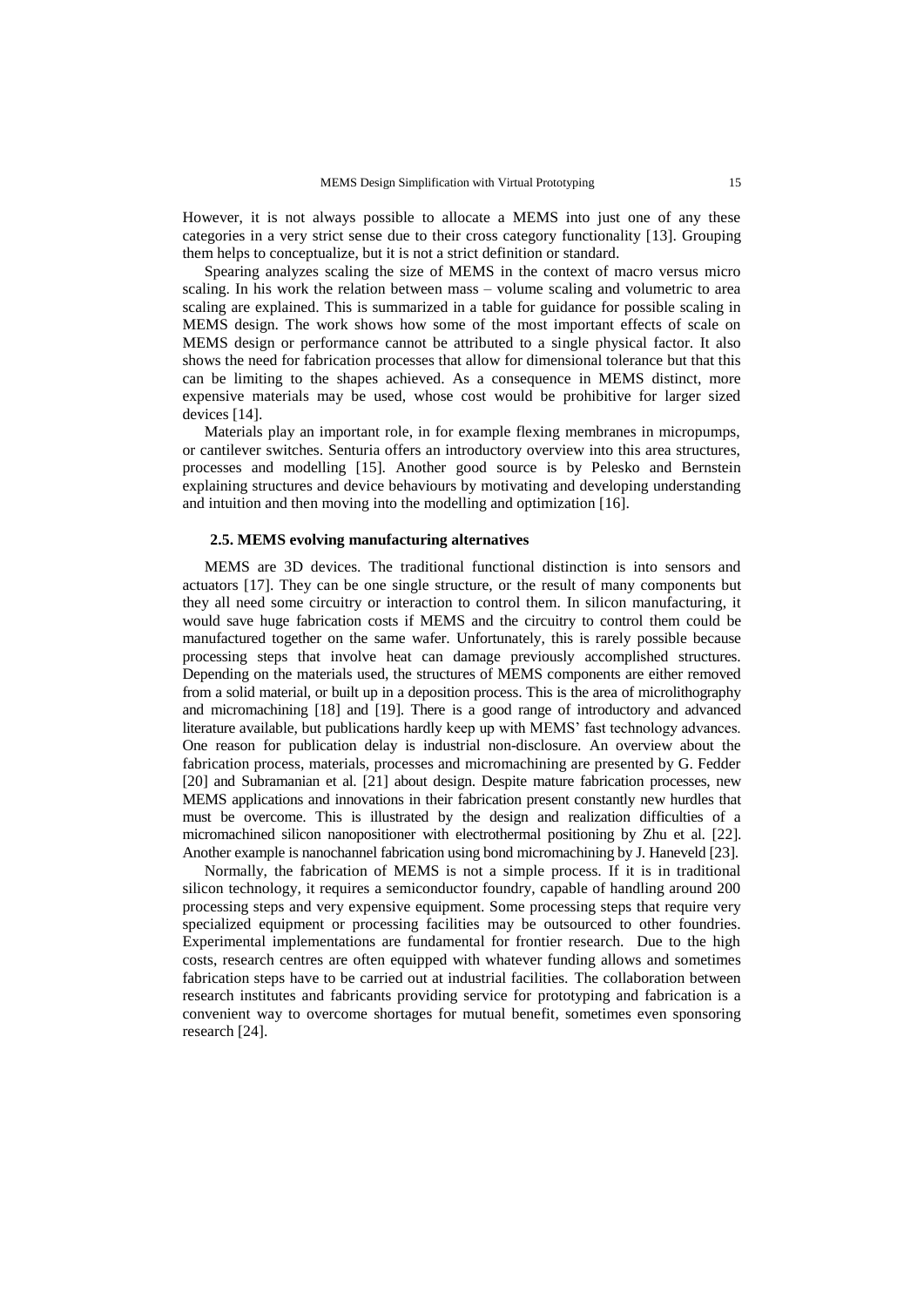A vast range of technologies have been developed and there is more to come. Nowadays MEMS are not only made of silicon but other materials are used, for example, glass, photoresists or other polymers that can be patterned by laser, Rapid Ion Etching (RIE) or other technologies. For example, Desbiens et al. found that for prototyping, an Excimer Laser (UV laser) can be used for the removal of materials (ablation) for MEMS micromachining of 3D structures in approximately  $1-5 \mu m$  range. Their research studied the interactions of repetition rate and mask dragging speed as parameters in a systematic study and measured the etch rate of material on samples of different materials, Si, PZT and Pyrex [25]. Delille et al. have shown how photopatternable UV sensitive adhesives can be used for patterning up to 1cm thickness. The benefit is that the process is low cost and requires no baking and does not even require a cleanroom. Some of these polymers bond irreversibly to glass and they can be compatible with living cells [26]. Due to the ability to work in any room and under any light condition, makes their findings suitable for education purposes of MEMS fabrication. Material deposition by 3D printing is becoming popular, but all depends on the purpose of the MEMS. More about 3D printing further down.

To power a MEMS requires some source of energy. For medical MEMS implant applications or situations where MEMS application requires independence from a clumsy battery this means an additional difficulty. This leads to a niche for technologies and materials to harvest energy and supply to power a MEMS. Iniewski et al. present a good introduction to this area about such materials and technologies [27] Bermejo and Castañer have studied to drive MEMS electrostatic actuators with a direct photovoltaic (PV) source. The benefits are that the number of solar cells can be customized for specific MEMS switches and better performance with increased reliability [28].

## 3. TOOLS FOR MODELLING AND SIMULATION

This section explains the evolution and need of CAD systems for MEMS. It also shows with examples the vast diversity of problems that appear and need to be addressed. MEMS design and fabrication requires a range of modelling techniques at different stages. On one hand, we have the mechanical and circuit modelling for the functioning of the MEMS. On the other hand, we have the fabrication design and experimentation with physical modelling to find out desired properties of our object MEMS. For CAD tools, we have to distinguish the mathematical modelling and the visual images providing information about what we are modelling. Mathematical modelling (MM) is essential in device design. MMs are also the underlying simulation tool for MEMS CAD software. Without it, there can be no serious outcome in MEMS design. MM occurs at different levels. Napieralski et al. have elaborated an interesting work on the evolution of MEMS and modelling. They demonstrate how the advances in MEMS technology and modelling methodologies not only depend on each other but even drag each other forward [29]. Lyshevski provides a good introduction to the fundamentals of Mathematical and Physical modelling in context with MEMS and NEMS structures [30]. These models are necessary to calculate the dynamic behaviour of those structures working together in a purpose or function. In this endeavour, further calculations are needed to solve the resulting differential equations. This is done with numerical calculations, using solvers such as Matlab<sup>TM</sup> and for MEMS in particular Finite Element Analysis (FEA) calculations. Comsol Multiphysics<sup>TM</sup> is a popular and steadily growing environment for calculations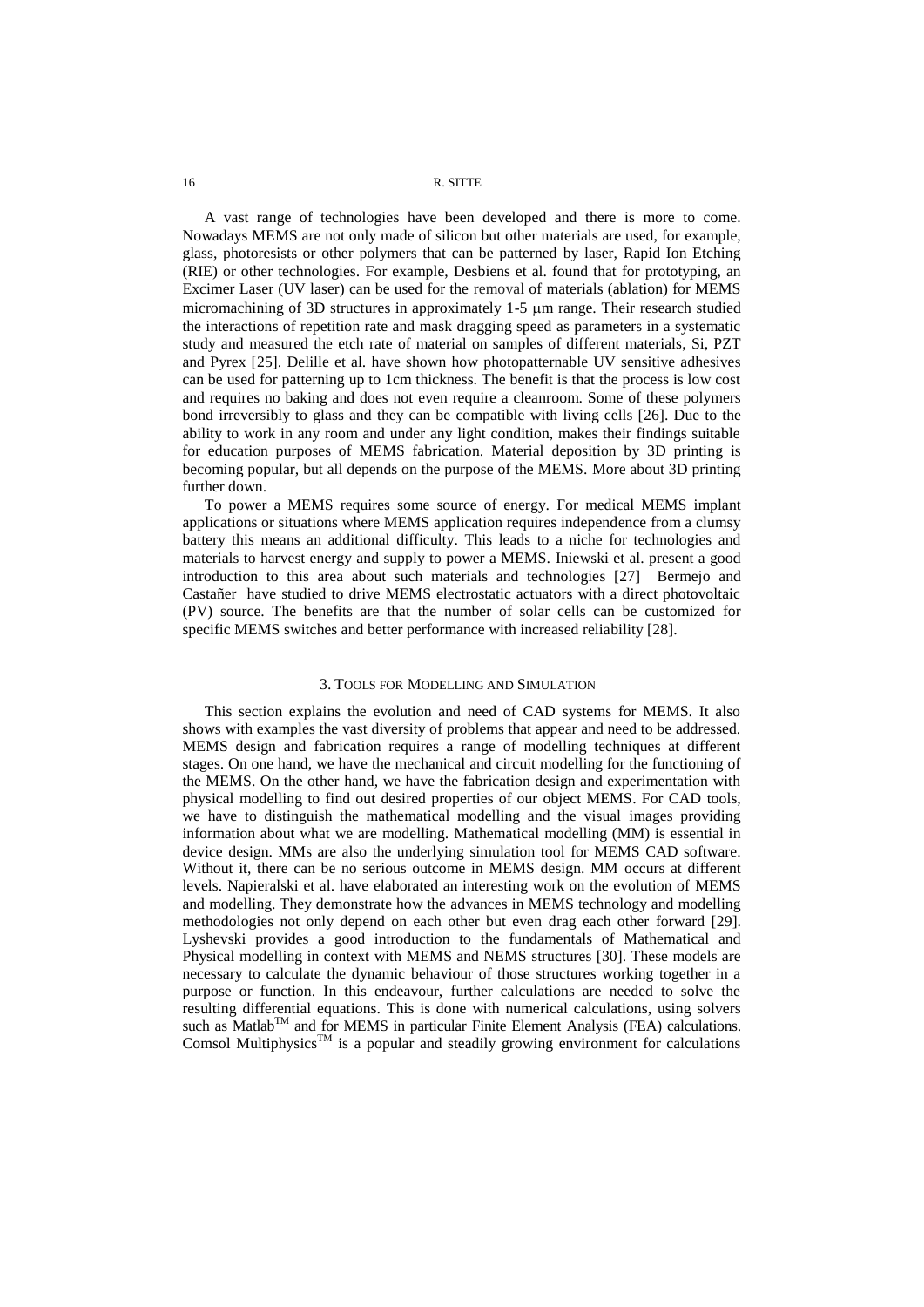using finite elements [31]. Another one is  $ANSYS^{TM}$ . These are not the only ones; there are other multiphysics solvers.

One important step in modelling MEMS is the order reduction of differential equation systems (in particular non-linear) and differential algebraic equation systems. Greiner et al. have developed a method to reduce the order (dimension) for finite element models of second order systems, which appears to work well for linear conditions [32]. Additional practice about numerical and experimental evaluation of the mechanical properties of MEMS and NEMS are collated by Frangi et al. in [33]. It also contains an investigation by Ananthasuresh about continuous parameterization and the problems that arise and ways for optimization. Bechthold et al. have developed a methodology for model order reduction for a range of MEMS [34]. Their method has the potential for an automated implementation.

MEMS involving fluids have a substantial impact in medical applications. Fluids play a special role in many microsystems because fluids behave differently in a microchannel than in a macroscopic space. Design considerations and microfluidic behaviour requires special mathematical and modelling skills in a different physical domain. Nguyen and Wereley provide a good introduction into this domain and microfluidics in MEMS [35].

#### **3.1. Reliability**

Reliability is defined as the time before failure. This quantity has been used for decades, but on closer observation, it does not give any indication why the device fails. This is aggravated in MEMS; they are not just the microelectrical circuitry but also the mechanical part that goes with it. Microscopic structures will function in different physical domains than macroscopic devices. It may not be easy to pinpoint the source of functional failures because the dominant physical forces change gradually as their geometric dimensions increase or decrease. Because it is a gradual change, it may not be evident how much is due to - say - adhesion, capillarity, or any other force, it is appropriate to consider a more structured approach. To address this issue, we have developed a hierarchically structured reliability model that allows giving different failure weights to different components. Some components are more robust (or vulnerable) in their design than others. Likewise, some materials are more robust (or vulnerable) than others; and again, some assembly or manufacturing processes are more difficult (vulnerable) than others. Our model allows assessing and pondering a priori different combinations of options for design, materials and manufacture or assembly [36].

In a somewhat similar way, Muratet et al. have focused on failure analysis given that the vast variety of structures in MEMS represent different points of material weakness and/or design failure. To demonstrate this, they have developed a time before failure prediction model and illustrated the procedure by implementing a wobble electrostatic micromotor as an example. They use testing failure (including failure criteria and conditions) and combine these observations with FEA simulations (by including failures into the simulations) from which they can identify risk conditions (deformation, stress) from which they derive the time before failure model [37].

#### **3.2. CAD systems**

In the early days, a relatively small number of MEMS design software environments were available on the market. Their application potential was rather restricted to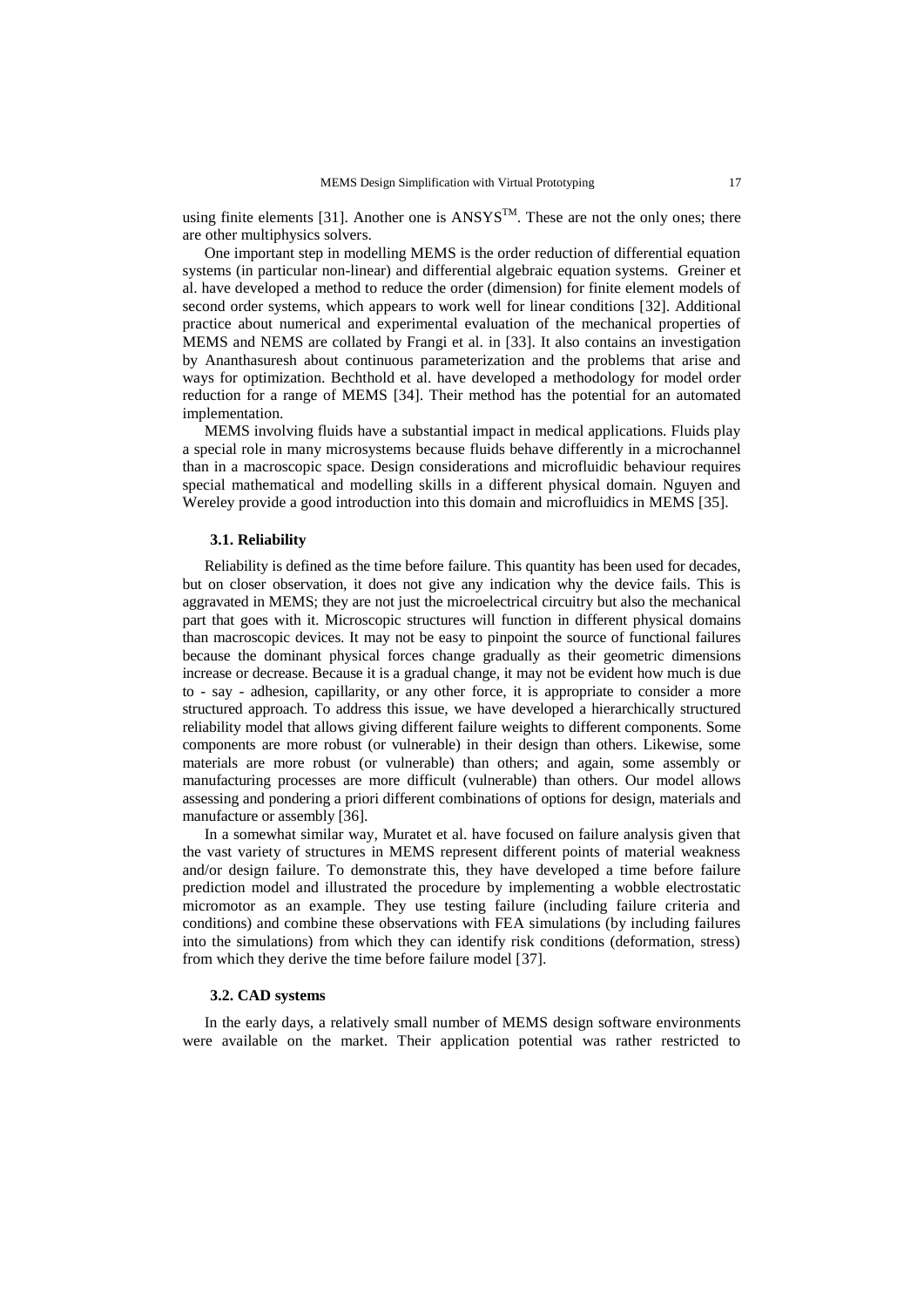<span id="page-7-0"></span>modifications of existing library designs. Dewey et al. used analog hardware description languages (VHDL-AMS) for their project Visual Integrated-Microelectromechanical VHDL-AMS Interactive Design (VIVID) [38]. Often the tools were by-products from code written for the design of another specific project [39,40] and often difficult to use [41]. They appear as a collection of tools [42], sometimes limited to specific applications [43]. One of the first CAD systems for MEMS was MEMCAD built at MIT in the late nineties [44]. Since then many more systems have been brought to the market, some of them disappeared, while other evolved with state of the art facilities. Few have calculating MEMS manufacturing parameters as their primary purpose, and if so, more often than not, they are beyond reach researchers due to their high cost [45, 46].

Due to the amount of calculations involved, the development of a CAD tool is not an easy task, in particular for MEMS. This is caused by their multifaceted, multivariate aspect. We are dealing with 3D mechanical devices, with critical timings (4D) and acting forces, sensing, or performing chemical, spectral analysis or pattern recognition adding to the complexity and at the time of design most of it squeezed into a multiple representation on a 2D screen display. To aid imagination and interpretation, schematic drawings have progressively grown into CAD tools. These in turn have diversified for specific application niches and with the purpose to be fed as a run specification program into a microlithography or micromachining tool, e.g. a laser. The reality is that design is usually a mix of back and forth between simulations and the development of prototypes. It appears that a one-only streamlined workflow that goes from the CAD drawing board to the fabrication of a prototype does not exist yet. In an early endeavour for optimum design, Gaddi et al. have developed a framework for a top down design approach based on IC design and electrical and mechanical parameters. Their aim was for a hierarchically mixed design environment, using FEA for validation [47]. This is unusual, because FEA are normally used for calculating optimal parameter combinations in a systematic set of simulations, not the other way round. This model appears to be limited to silicon technology. One very early CAD tool was developed by Dasigenis et al. Their CAD tool recycles a previous MEMS converter design and allows its updating to a new design and producing its new processing parameters [48]. This approach is devoid of any modern user/menu driven software or architecture facilities. It equates to building up a library from scratch each time when it comes to designing another device, using a new technology or materials. A classic computing simplification approach was chosen by Bardohl et al., who have used graph (that is the graph description of images) and transforming it into sets of reduced graphs [49]. It is questionable, whether these transformations for reducing information handling are efficient or even practical in a MEMS–CAD application.

In a biometric approach to manufacturing biomedical microdevices, Hengsbach and Díaz Lantada have produced a multiscale biomedical microsystem for addressing the effect of surface texture on the cell mobility. The purpose was to fabricate multiple length scale geometries that allow interactions of implants with living tissues. They used a laser writer for the device structure (several mm) and a direct laser writer for finer, submicron size details. One problem that arose with the fine textures and microstructures was the CAD file size of several hundred MB and some GB, which in turn affected the fabrication time excessively. The solution was to revert from a descriptive geometry as sets of layers to algorithmic geometry, by mapping a grid of channels as fractal surface functions to a matrix. This reduced the fabrication time by more than one order of magnitude [50].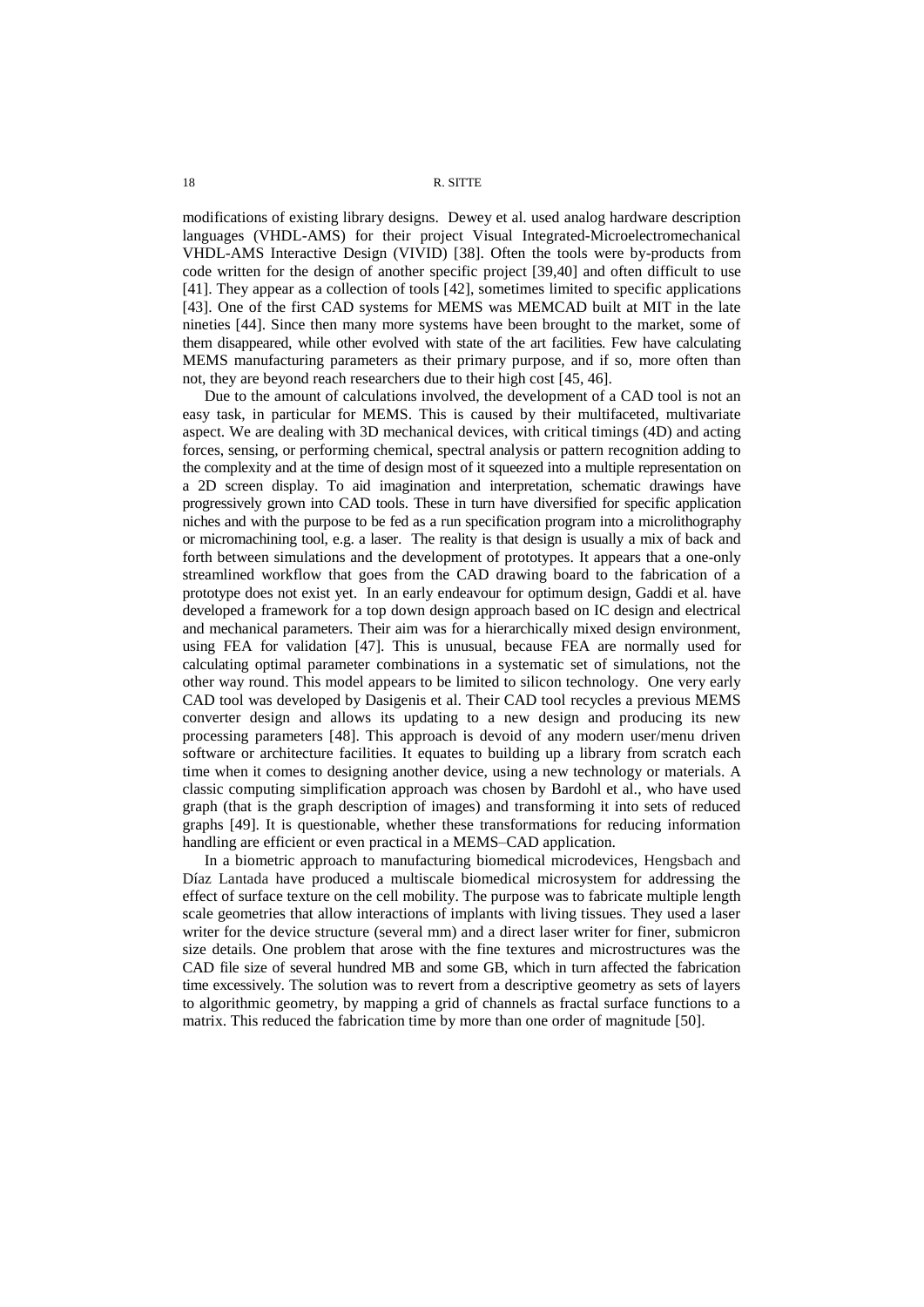Another problem that requires attention is that in the design of MEMS different physical or chemical phenomena must be simulated. That means several suites of solvers, and because they require surface or volume meshing for their calculations, they are slow and not suitable for interactive design. This is an inconvenience with all currently existing CAD products for MEMS that are on the market, for example Coventor<sup>TM</sup> [51], MemsPro<sup>TM</sup> [52], Tanner<sup>TM</sup> MEMS Design Flow [53], IntelliSuite<sup>TM</sup> [54] and others. They offer mixed capabilities, mixed interactive facilities, speed and popularity. Some of them are sophisticated but all require a good understanding of Physics, Mathematics, Engineering, knowledge in MEMS design and training time to use the CAD package efficiently. Computing power has not yet resolved the problem of speed, the very essence for rapid prototyping.

## 4. PROTOTYPING

For larger systems, industrial rapid prototyping played a substantial role in the development of new articles. A prototype is a model of a device with emphasis on either replicating its functioning and scale (dimensions) of the intended device, or to study its production feasibility. If the aim is to study the functioning, then neither materials nor the production process need to be the same as the intended ones for regular fabrication. However, the closer to the reality, the better is the prototype. If the aim is to study the feasibility of a certain production process, then the intended production process must be replicated. Typically this is a "no frills" approach aimed at simplification, be it reduction in fabrication time or cost of materials or need of expensive equipment. Prototyping is aimed at answering the question "can it be done" and "does it do what it is meant to do". The answer must be fast, before large sums are invested in its production. This is why rapid prototyping has evolved over the years. Even rapid prototyping requires to some extent a worked out design. A prototype serves to eliminate design flaws or unnecessary costs early on. The "no frills" means that the focus is on the functioning of a device for its intended purpose, the famous "fit for that purpose". As an analogy, there is no point in modelling comfortable seats for an airplane that is unable to take off and fly. It must fly! *That* is its purpose.

It was the search for faster, cheaper prototyping that enabled the evolution of MEMS from silicon manufacturing to other materials and processes. This happens when a MEMS prototype turns out to be satisfactory to the extent that the initial experiment goes almost instantly into production maturity. This is triggered by the insight that originally intended materials or the production process can be replaced with the cheaper ones used in the prototype. This has lead to an explosion of alternative MEMS materials and technologies, and with it pushing innovations and applications further from initially expensive devices to cheap single use medical MEMS products. In what follows, we will illustrate this with selected examples in a brief journey in time.

In the process of rapid prototyping sometimes specific tools are required for being able to see small structures in MEMS. One such tool is "small spot" stereolithography but it was insufficient for small structures, and being replaced by Microstereolithography, which was not yet fully developed. Bertsch et al. have [55] conducted a comparative analysis of those different types of stereolithography and their suitability in MEMS prototyping. Conventional stereolithography's resolution was too limited for small MEMS structures. However, a later integral Microstereolithography's resolution with at least an order of magnitude better than small spot lithography turned out particularly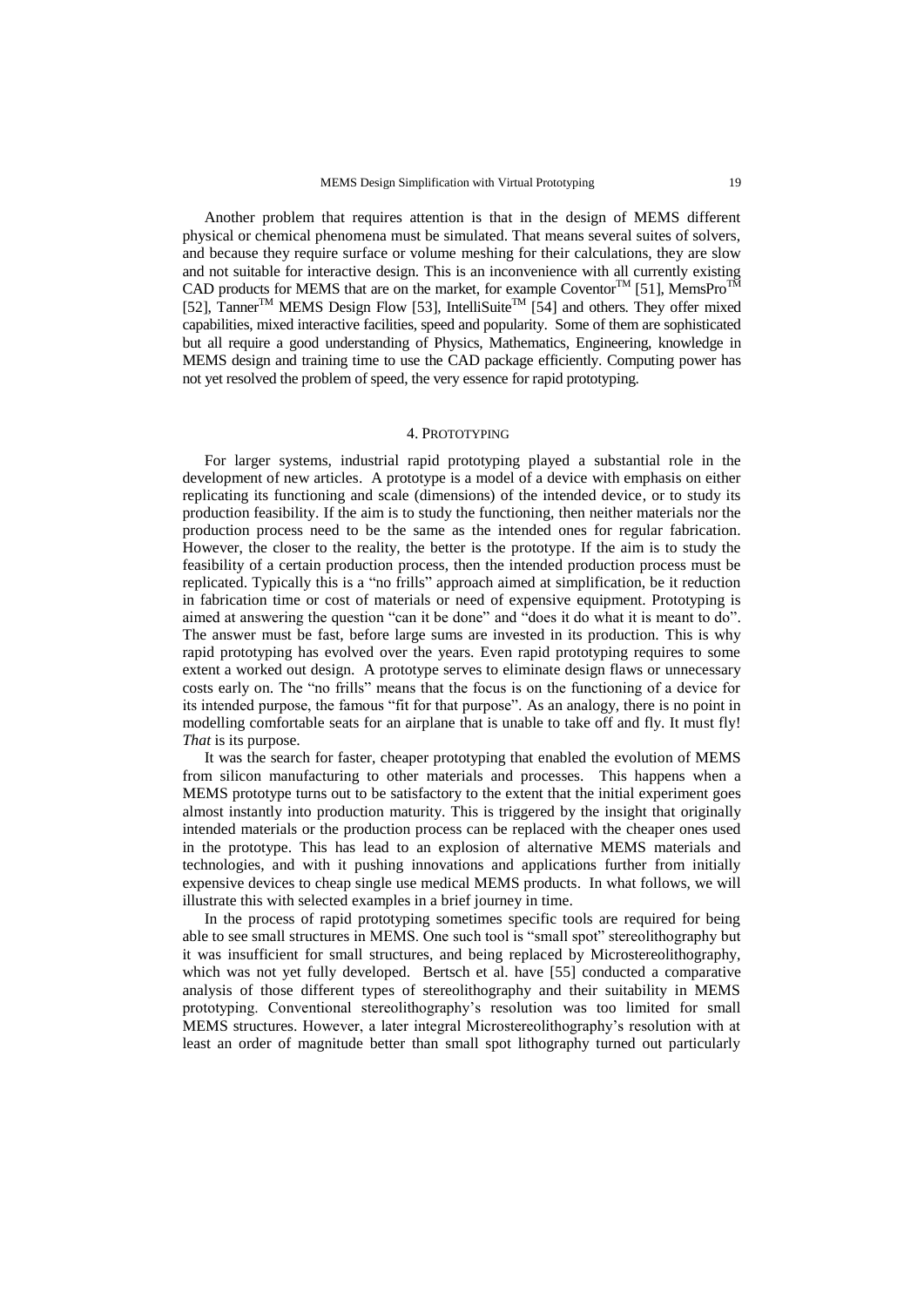suitable for manufacturing complete layers with small 3D structures of 0.05 to 0.2mm but without high aspect ratio.

Lin et al. used a thin layer of baked on photoresist, instead of a conventional mask on soda-lime glass substrates to produce microfluidic channels approximately 36 μm deep. A two-step baking process ensured good adhesion of the photoresist to the glass. This was then etched off in an iterative progression of wet etching of dipping and etching with ultrasonic agitation, which led to smooth etching results. The process was aimed at fast prototyping and mass production of microfluidic systems. After successful etching, the microfluidic channels were sealed with glass chips at 580oC. The whole process was done in ten hours [56]. Another similar technique using photoresist as was developed by Sampath et al. [57] to produce free moving structures. The authors use a  $20 \mu m$  layer of patterned Photoresist (SU-8) to form an insulating spacer layer on a silicon wafer. Then they used wafer bonding to apply a 50  $\mu$ m layer of crystal silicon on top of the insulating spacer. This was followed by patterning the crystal silicon layer with RIE to produce the desired structures, in this case, a spring and a piston. The difficulty was to achieve a tight bond between the photoresist and the crystal silicon layer, given that the thickness of the photoresist is critical to produce precisely the desired thickness but it is thermally sensitive and can crack in the silicon patterning processing steps.

In MEMS manufacturing and prototyping we often see additive (building up in layers) and subtractive (removal of material) processing steps to achieve the desired structures. These fabrication methods allow alternative materials, often polymers and they do not need cleanrooms. They are faster, often cheaper alternatives to the traditional silicon wafer processing. Li et al. have adapted Shape Deposition Manufacturing (SDM) to microfabrication by developing an ultrasonic-based micro powder-feeding mechanism for precise microdeposition of dry powder onto a substrate. This was followed by patterning by sintering the powder patterns with a micro-sized laser beam to clad them onto a substrate [58].

Khoury et al. used liquid phase photopolymerization for ultra rapid prototyping that are suitable as masters for micromoulding microfluidic channels. The process is suitable for lab on a chip MEMS used in life science, where fluids in very small quantities are used, mixed, cultured, etc. and discarded. For the process, the authors used a multichannelled universal cartridge as master. The cartridge was filled with fluid photoresist and unwanted parts were masked off before exposing with UV to harden the desired channel geometry. The remaining structure was then rinsed, leaving the desired channels open. The process is also suitable for a fast production of microfluidic devices without micromoulding [59].

High aspect ratio (structures with deep narrow trenches with straight walls) is a specific niche in MEMS. The processes that can be used for prototyping and the production of MEMS that require high aspect ratio depends on the materials used and consequently the intended application and life span of the MEMS. Sarajlic et al. have used plasma processing with Low Pressure Chemical Vapour Deposition (LPCVD) for high aspect trenches and after a few more processing steps using the "black silicon method" (BSM) for pattering, passivating and release with isotropic plasma etching [60]. The benefit is that the processing was drastically simplified with BSM by keeping all in the same run, that is, in the same vacuum chamber. This made it suitable for rapid prototyping.

In an endeavour for finding alternative micromachining to produce polymer-based capacitive micro accelerometer Yung et al. [61] have used direct write laser ablation (removing material by laser sublimation) for its production. They have shown that this is a more convenient and suitable technology than traditional lithography methods. This is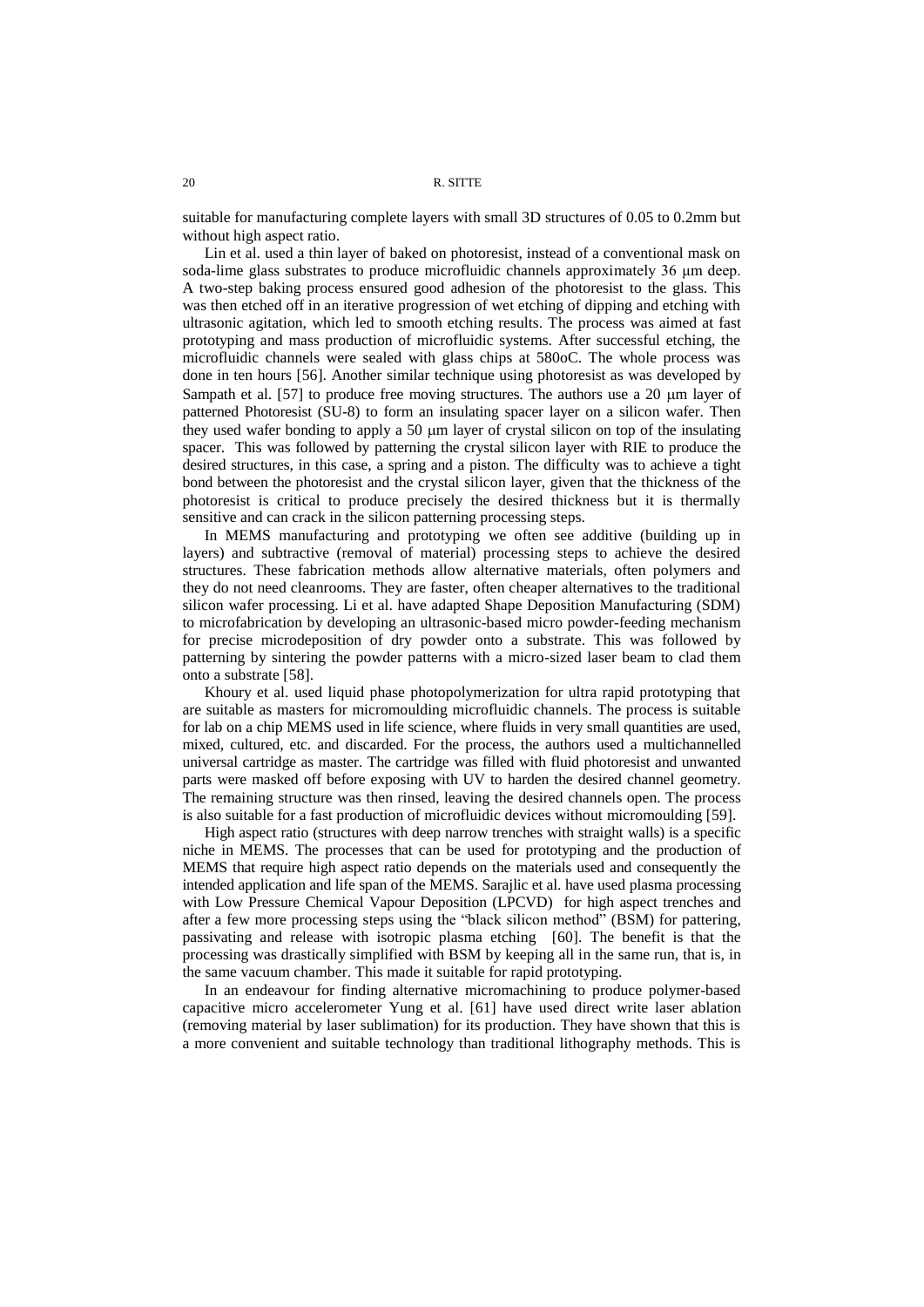because traditional lithography as used in semiconductor manufacturing requires expensive equipment and expensive masks, which is justified for mass production, but not for smaller productions of some MEMS. The cheaper laser ablation made it ideal for nonmass produced MEMS and it is also much simpler by allowing other materials.

Abdelgawad et al. [62] have developed a cheap technology to produce actuators with 50- 60 $\mu$ m electrode separation that allow droplets of 1-12  $\mu$ L microfluid to move, merge or split. They use digital microfluidics and electrowetting and electrophoresis to measure enzymatic activity (enzymatic assays). What makes their work so different is that they did most of this with very cheap resources, i.e. recycled circuit boards and compact disks (CDs) for gold and metals. For electrode patterning they used an ink pen and ink masking made with a razor blade instead of expensive photolithography with UV exposure. For dielectric coating, they used cling wrap (plastic film used to cover food). For protective hydrophobic treatment, they used cheap car windshield protector instead of expensive and licensed use of Teflon. They have successfully realized their experimental work for prototyping. To read about this work is not just inspiring, it is also highly commendable for education.

In the strive for rapid prototyping of precise submicron and nanogaps, Villarroya et al. have experimented combining a focused ion beam (FIB) followed by reactive ion etching using aluminium masking. Their process achieved trenches of 80nm wide and 11nm deep. The goal was to produce nanodots [63].

Microfluidics present another challenge to rapid prototyping. The quantities of fluid used in the end product are minuscule and in biomedical application they are used briefly and discarded. This requires large quantities of MEMS or NEMS to be produced. This makes conventional manufacturing in silicon unattractive due to their complicated and slow production and expensive equipment in a foundry with cleanroom. Do et al. have developed a process using a cutter plotter (a "printer" that removes material) to scratch or cut through a polymer substrate, patterning the structures layer by layer with holes and trenches. The polymer sheets are then assembled one upon the other (like pancakes) and bonded. The arrays of overlapping holes make the containers for the fluids. This process achieved  $20\mu$ m wide and  $30\mu$ m deep channels in less than 30 minutes. This process is fast and does not need cleanroom conditions [64].

Another interesting case is printing MEMS onto paper. In a feasibility study, Meiss et al. have developed a method and special ink to print resistive sensors onto paper substrates using inkjet equipment. The technique can be used in iterative development and complex model design of sensors for low cost applications, such as medical disposal or consumer goods packaging [65].

Speed is paramount in prototyping. 3D printing had a substantial impact in rapid prototyping because it is a fast way of building up structures. By adding layer after layer, fine structures can be produced using materials like plastic and metal. Lifton et al. have researched and compared 3D printing with other technologies. They found that for some currently silicon-based MEMS, the production time can be drastically reduced by replacing long-cycle prototyping and packaging loops with 3D printing. There is the potential to use 3D printing for electronic packaging of MEMS devices at the wafer stage. 3D printing is suitable for features larger than  $1\mu$ m, such as lab on a chip. However 3D printing is not suitable for structural elements such as cantilevers and springs because the polymers used incompatible with their desired functions [66].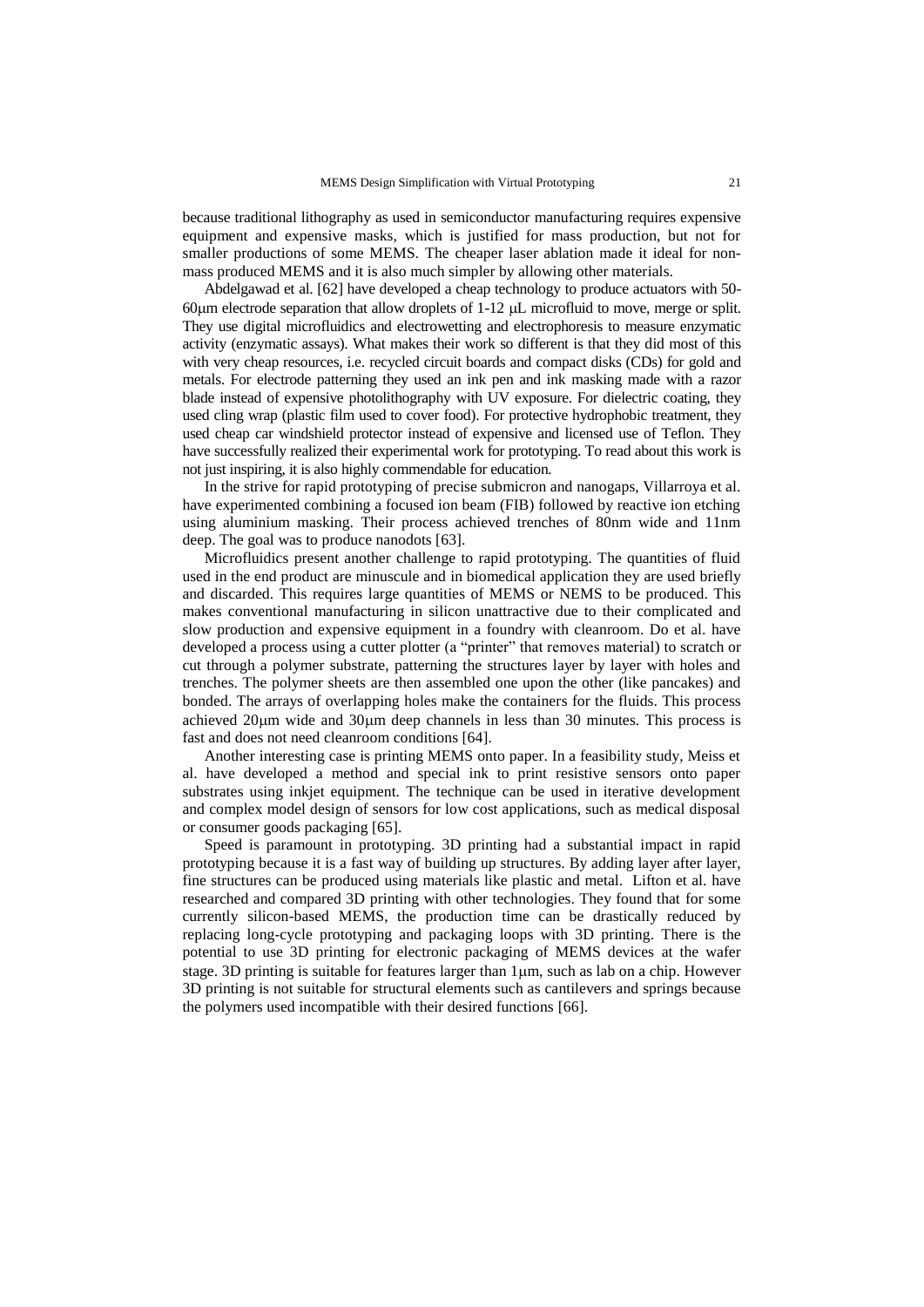#### 5. VIRTUAL REALITY PROTOTYPING

Virtual prototyping has been around for over a decade. It became possible with increased computing power and faster VR algorithms. Its application in MEMS is rather limited, which is understandable, given the complexity of manufacturing.

Cecil et al. have presented a comprehensive research in virtual prototyping [67]. However their work was aimed at VP in general, not necessarily MEMS, but the explanations are equally important for MEMS VP. Jiang et al. have developed a proposal for a service driven MEMS CAD design tool. Contrary to traditional bottom up approaches, the authors argue for a top down approach. This project was aimed at designers with little knowledge in MEMS manufacturing process technologies and the requirement to detach the MEMS design from its fabrication. The authors have produced a partial software prototype; its output produced Bond Graphs. [68]. Schröpfer et al. went a step further and presented an overview of different modelling levels in MEMS and the CAD tools that are relevant to these modelling levels. It serves both MEMS and IC designers. The authors also analyze the differences and benefits between their applied Behavioural Modelling and the two popular modelling with FEA and Boundary Element method (BEM). Another important feature is the use of voxels (think of pixels in 3D) instead of pixels for their displays to facilitate 3D animations [69]. Cecil et al. have proposed a virtual reality-based environment for micro assembly (VREM) that is linked with the physical manufacturing. The software for the VR environment mimics and displays on screen the tools and movements from the point view of an operator. An automated assembly sequence generator uses genetic algorithms to optimize assembly sequences. The outcomes from the virtual environment aim to produce a validated schedule for the fabrication of a MEMS, and the assembly instructions for the physical part (tools and autonomous robots) to be assembled by the available work cell resources. Some examples of VREM are developed as prototypes [70].

<span id="page-11-0"></span>Despite the potential of current computing power, the availability of virtual reality with animations is still non-existent or very limited for MEMS. In 2001 we initiated our MEMS Animated Graphic Design Aid (MAGDA) project [71]. This project is summarized below and specific example shown further down. MAGDA aims for starting design templates for structures of MEMS. These design templates give priority to those parameters that are most sensitive in the proper functioning of the MEMS. It aims to provide a library with typical designs that can be changed further in a similar way as Dewey et al. did in their project Visual Integrated-Microelectromechanical VHDL-AMS Interactive Design, VIVID [\[38\]](#page-7-0). The difference is that our starting point is based on theoretical MEMS whose design templates summarize the features of typical classes of MEMS. This provides a more general starting point with more freedom, while in VIVID only those designs that are available from the foundry cell libraries provided by the designers of the software can be used. Our motivation for our more generic template is to start with a "feasible" MEMS. We use Chua's notion of "local activity" [72] to step into the design of a MEMS, whose internal complexity (hence its detailed mathematical modelling) can be deferred for a subsequent stage of fine-tuning. This is important to bring MEMS design closer to the less specialized and novices, and still offer (albeit limited) understanding and learning of cause and effect in MEMS parameters.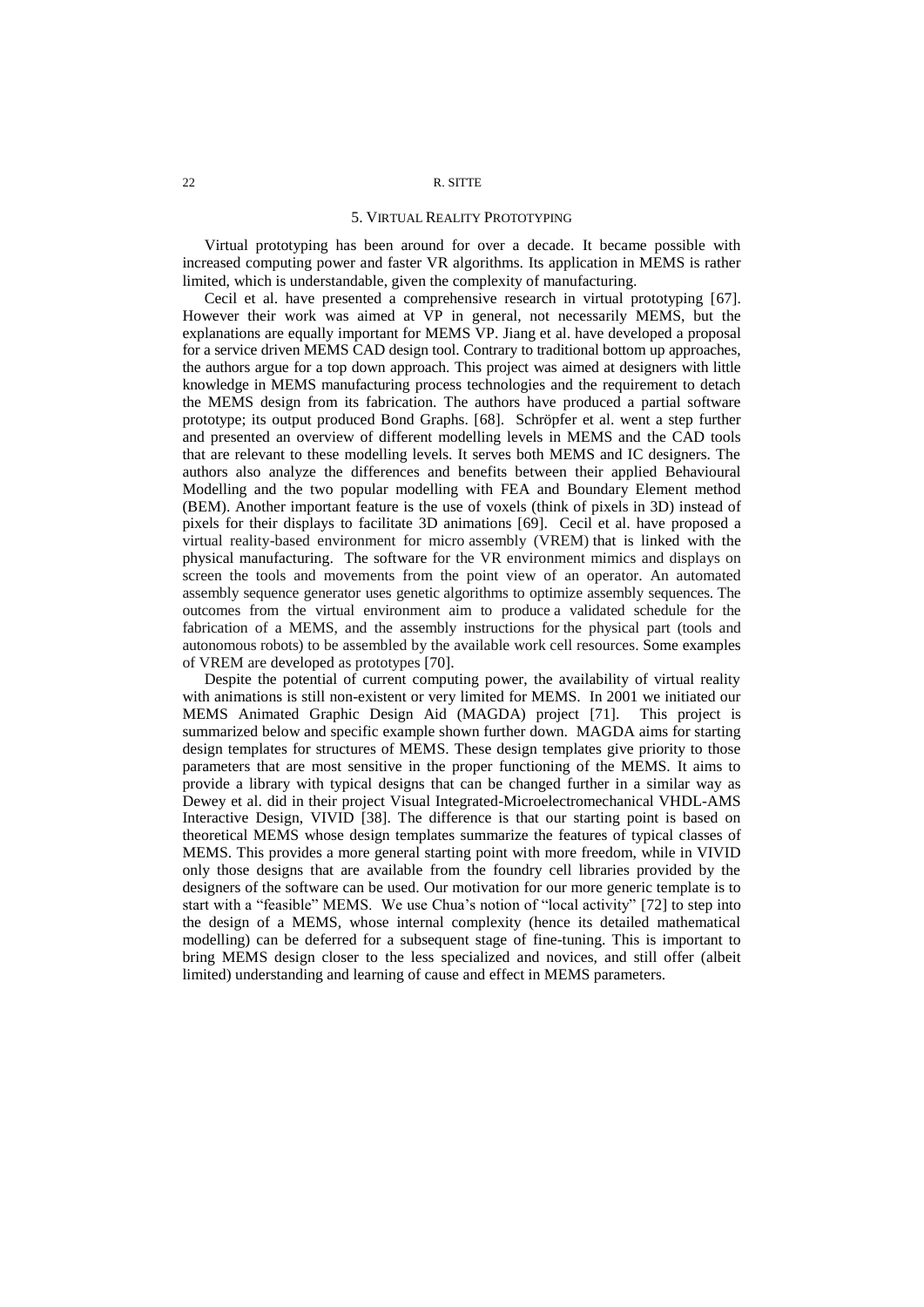### 6. THE MAGDA PROJECT

MEMS Animated Graphic Design Aid (MAGDA) is our Virtual Prototyping project that aims at building a simulation environment to aid in the design of MEMS. The purpose of MAGDA is to overcome the weaknesses of commercially available CAD software. Specifically, it aims to overcome the weakness in interface usability, by simulating the functioning of MEMS interactively, and by producing animated VR visualizations. It aims at contributing in a similar way to the MEMS industry as the introduction of CAD packages was a critical step in the widespread development of VLSI. In its implementation, MAGDA acts as a layer between the user and existing CAD solvers currently used in MEMS design, with a capability for calculations on its own. Figure 1 shows the basic organization of MAGDA



**Fig. 1** MAGDA organizational diagram.

MAGDA is an ambitious project that was initiated in 2001. It has attracted postgraduate students and international exchange students for research and implementation. To illustrate why it is an ambitious project, we look at collision detection that is suitable amongst the many collision detection algorithms. What adds appeal to it is the VR placing of

different shapes in different conditions and arrangements, for example modelling a gear or a spring into a device being assembled. MAGDA is about the manufacturability, which impacts on the suitability of models that can be used; it does neither use nor replace existing commercial products or finite element calculations. The objective of MAGDA is to calculate faster for interactive early design and narrowing to a desired range of parameters and functionality towards a prototype. The result of MAGDA can then be used for further fine tuning with finite elements or other mathematical models. This system must have several major components that are interrelated with each other. For the Virtual Prototyping project, this is a huge task that must be broken down into smaller, more manageable parts. We do this by following the naturally given classification of actuators and sensors according to their operational principles. However, we cannot isolate the design of each class of sensor, because it would defy the overall purpose of providing a design tool that offers flexibility and allows for innovation perhaps across different technologies. This has been exemplified in the previous sections of this paper. It is therefore that the Virtual prototyping facility must be able to combine different technologies and at the same time work in concert with the different components of the MEMS to be designed. MAGDA is not intended for virtual manufacturing; this is a different niche altogether. An exception to this is virtual etching because the different types of etching affect the shape of material removal and consequently the shape of the object (straight or curved corners, edges and shapes).

For the software, development Matlab<sup>TM</sup> and C wereu sed for the physical shape design drawing board and VRML for the visualizations. The benefit of Matlab is that it can be used on Windows and UNIX OS. It is widely available, affordable, and it has good graphics facilities. For the Control and interaction of the MEMS (systems modelling) Simulink is suitable. An additional advantage for using Matlab is that MEMS design engineers can link the Virtual Prototyping with their earlier calculations and results if they were done in Matlab. However, one severe problem with Matlab is that it is not a stable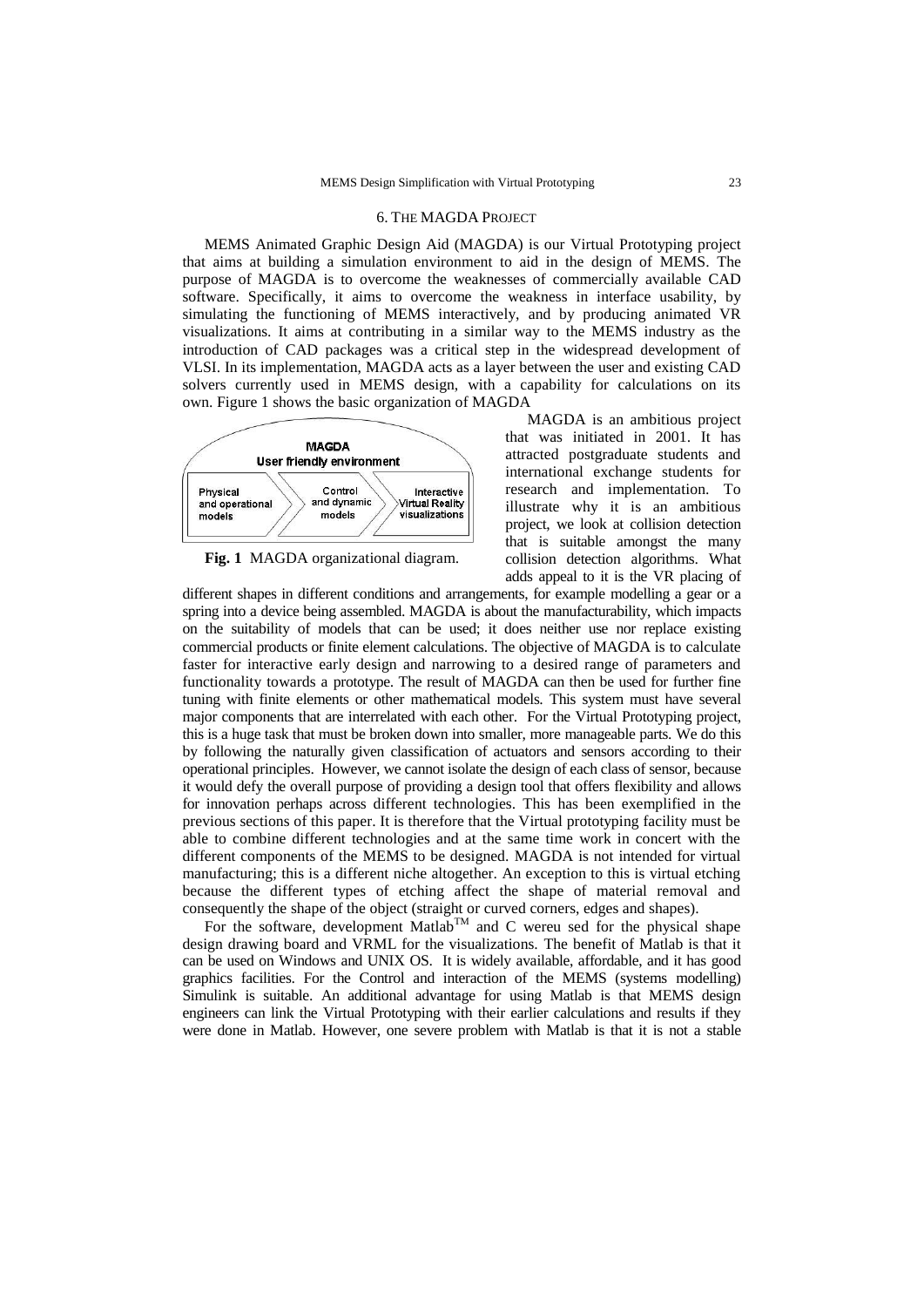software. As we have regrettably experienced, it suffers from version changes and upgrades that are not backward compatible, sometimes rendering existing software useless.

## **6.1. Visualizations and animations**

In our MAGDA VR Visualizations, we use physically based rendering. Most of the code is written in VRML. We also use transparency for flexibility and easier understanding the devices in 3D visualizations. Visualizations can be rotated for easier inspection from different aspects. Images on screens are two-dimensional arrays of pixels, sometimes representing 3D and moving structures. Representing specific movements by showing series of lights (pixels) some flashing alternating with each other to make the whole series appear moving in a specific direction and changing, is not trivial, because its outcome depend a range of "by-effects" that affect the visual perception in either good or bad ways. A well known example is wheels (or gears) rotating "backwards" while the object where they are attached moves forwards. One of the main purposes of MAGDA is to show animations of a functioning MEMS in scaled observable "real time". This can include components simultaneously moving at cycle times that can differ in orders of magnitude, for example, a gear rotating, a cantilever flipping and a membrane bending. Therefore, animations cannot be a simple a zoom in time, because it would cause too much distortion between moving parts with different motion rhythms. While observing the movement of one component in slow motion, another one could come to a stand still. We have to be aware that we are performing animated visualizations of simulations that must strictly map to their object's physical behaviour without ever degrading to a cartoon.

<span id="page-13-0"></span>We have addressed this problem by simulated stroboscopic illumination with flexible fine tuning its two virtual stroboscopic flash parameters: duration and interval. This is necessary for overcoming results of specific undesirable visual side effects (jumpy or flickering images) and hardware influences such as pixel size and computing latency effects [73, 74] and to provide a smooth observable animation. If, for example, in a visual experiment the thickness of a micropump membrane as shown below in Figure 2 is changed, the two stroboscopic parameters can be reset by moving a virtual slider on the screen, to bring the new conditions again into a smooth, non flickering animation. This makes MAGDA different from other simulators.



**Fig. 2** InteractiveVR environment showing a micropump with flexing membrane, flow and user controls [\[73\]](#page-13-0).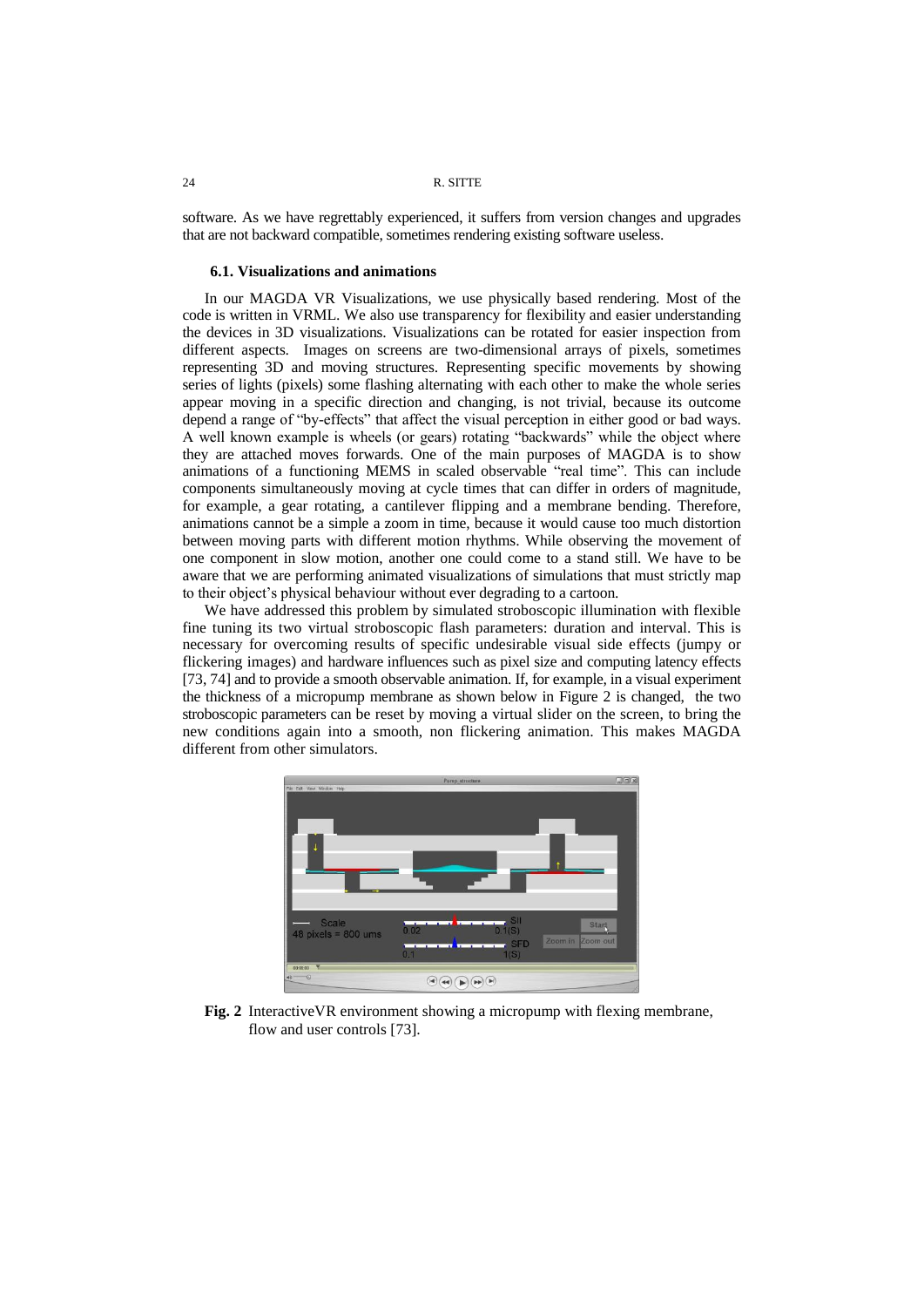In what follows, some of MAGDA's research results are briefly presented and what difficulties they are overcoming. For an interactive system, fast response is paramount [\[71\]](#page-11-0). Much of MEMS physical modelling is done with finite elements. Despite substantially increasing computing power, they are still too slow for interactive modelling. There is another issue: the physical domain. MEMS can be microscopic or macroscopic. The boundary for the separation of the dominant physical forces (e.g. inertia and gravity vs. adhesion, capillarity etc) is hazy to say the least. This is crucial for the distinction of fluidic and microfluidic modelling, because the viscosity and channel materials affect the slip length which in turn affects the Reynolds number and depends on the pumping speed or flow rate and the physical characteristics like size, hydrophyllia or hydrophobia of the channel [75]. In addition, a novice MEMS designer would rarely be familiar with the rather specialised topic of Navier Stokes equation systems for fluid modelling.

In a systematic FEA analysis, we have simulated microfluidic flow by varying stepwise a set of parameters to find the distinction between laminar and turbulent flow [76]. Such subtle details affect the mathematical modelling, hence the outcome, but this is important in the vast area of chemical and medical analysis. The interactive VP environment must be equipped with recommended model guidance in (e.g. like a pop up alerting to turn on a menu for specific parameter setting combinations).

#### **6.2. Fluid flow**

In a microchannel, the fluid is flowing at very high velocity. This velocity is different throughout the channel: it flows at different rates in different regions. For example in the centre of a square section microchannel with  $152 \mu m$  sides, the flow has a velocity of 8.3e10 m/s, while towards the channel walls the velocity drops to 2/3 of the maximal velocity, and touching the walls it flows only at ¼ of that velocity. This velocity reduction is due to an electric friction with the walls of the microchannel, pulling into the opposite direction as the flow and it is induced by the high velocity of the fluid flow in the channel.

In our research, we have been looking for valid replacements for finite element calculations because they are too slow. We have investigated new models for laminar





and turbulent flow of microfluidics in a channel, for example how to model an inversion layer in a channel. We use a layer model for the different velocities as if they were distinct strata. This is shown in Figure 3. Those layers next to the channel walls rub against it producing friction and to lesser extent, they slow down the adjacent layer, which in turn also exerts friction on the next layer and so on. In the centre,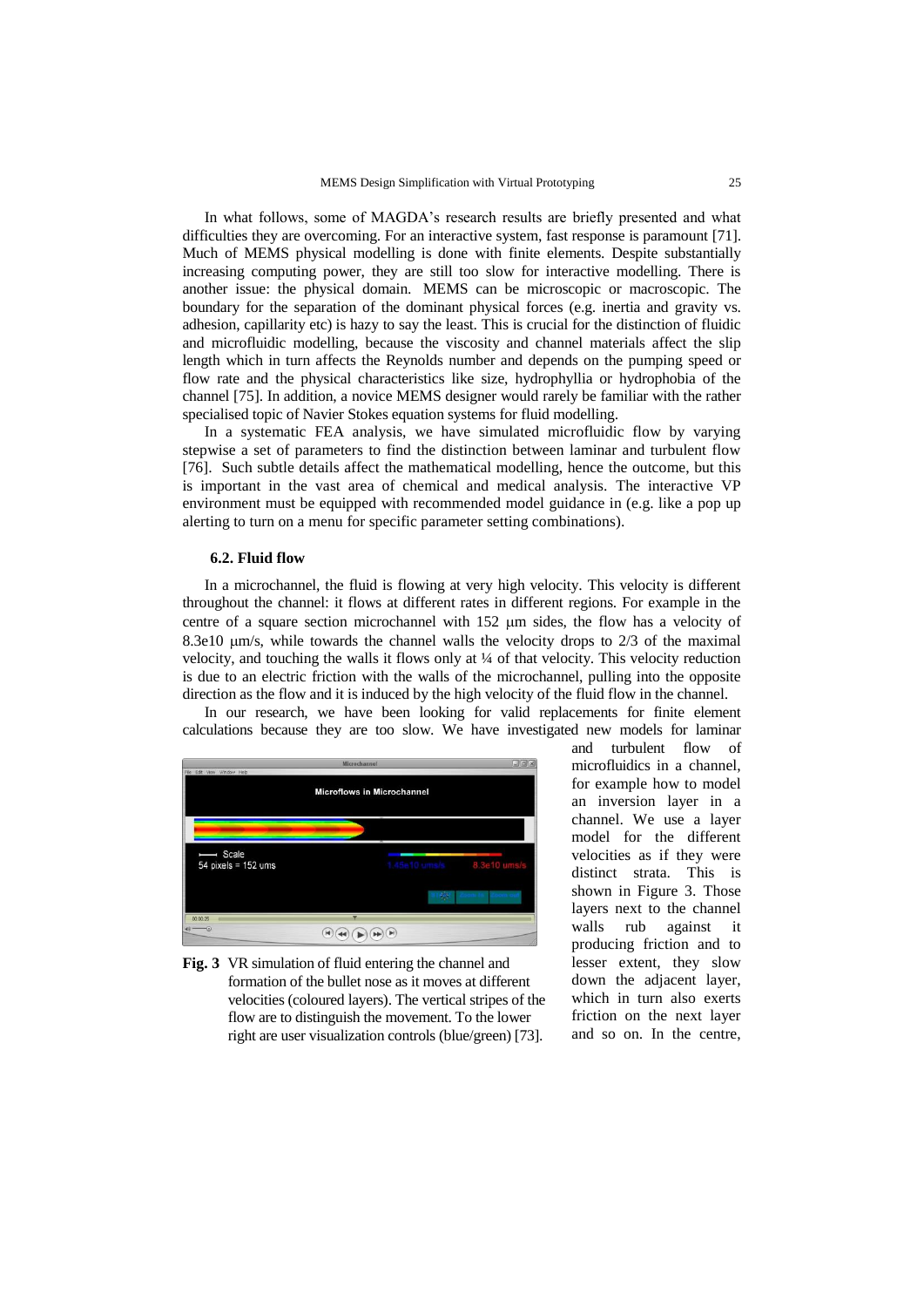the particles move at high speed because there is little or no friction anymore. In the outer layers, the particles move much slower due to the friction with the channel wall.

Our aim was to model the different layers of fluids as an electrical network. To do this we have modelled the flow segmented into layers to the pertinent models. We used first a continuum model (Euler and Navier-Stokes) for incompressible flow (liquids). This was done by solving the Navier-Stokes equation, obtaining an analytical model for the circular and a numerical model for the rectangular channels. These were then used to model the layers as an electrical network model in Matlab Simulink. The resistances of the layers are obtained from the velocity profile of the flow. Compared with ANSYS, our electric network model for the circular microchannel gives percentage errors up to 6.6% and compared with Hagen-Poiseuille equation, the error is below 5.22%. One must bear in mind that ANSIS' error can reach up to 10%. This is a satisfactory result for a faster model that does not require meshing nor lengthy iterative calculations [77, 78].

## **6.3. Turbulences**

Turbulences are an important phenomenon in fluidic MEMS design; they may be desired (e.g. for mixing fluids in or undesired (for medical implant medication dispensers). Turbulences have several phases in their existence: a beginning, a movement, and an end phase. The can move in rotational or undulated movements. Initially the velocities of the fluid can be rendered with larger patches of colour, while as the turbulence sets in, the patches become increasingly smaller. This is because a turbulent diffusion process is ongoing, but the diffusion is slow, following the swirls and eddies that characterize turbulent flow [79]. The strict layered flow as it occurs in non-turbulent fluid starts mixing and some parts will move faster, some move slower across the channel.

We have developed the cluster splitting method for displaying turbulences in a microchannel. Our method is suitable for fast calculations virtual reality visualizations in an interactive CAD tool with a 2D display. Instead of calculating and recalculating all the



**Fig. 4** Cluster Splitting [\[81\]](#page-15-0) Upper: model diagram (1:2 split) Lower: simulation (1:4 split).

nodes in a mesh as in finite elements, our method takes advantage of redundancies.

<span id="page-15-0"></span>For graphic visualizations, we do not necessarily have to go down to the level of atoms or molecules. Our objects of interest can be composed of macroscopic particles or clusters, but interacting in similar ways like smaller particles. However, by staying in the potential domain instead of the force domain, physical approximations can be made, simplifying complex and lengthy calculations. We use the Lennart-Jones potential model, but instead of individual particles, we use clusters of particles [80]. We start when the fluid is pumped with a given force into a nozzle and the microchannel at  $(t_0)$  with larger clusters of particles (think of circular droplets) that are moving with equal speed and direction in the stream pumped through the channel. After a time  $(t<sub>l</sub>)$ we divide each cluster in half  $(t_2)$ , calculate, divide again  $(t_3)$  and so on [81]. The total time is the sum of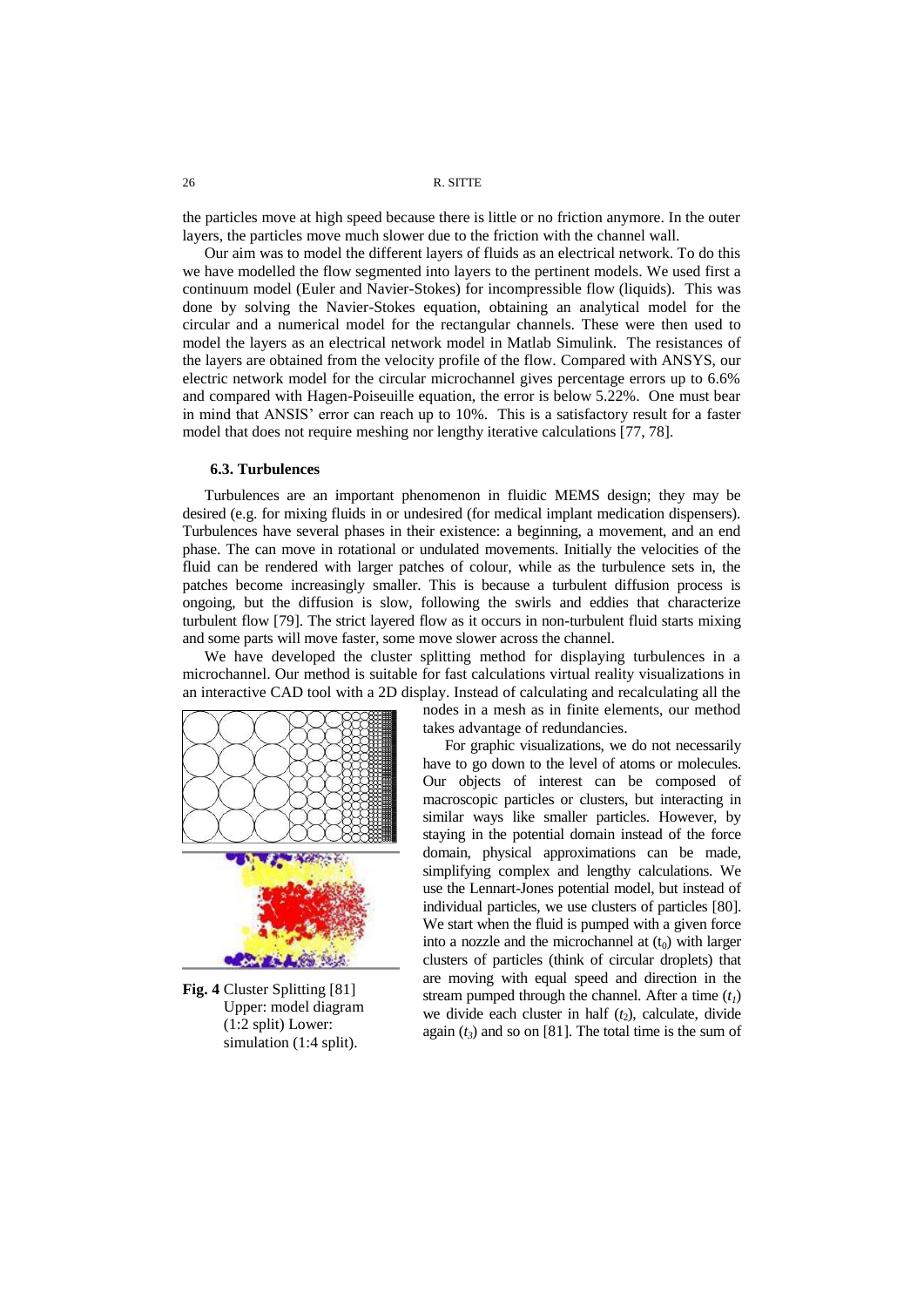a well-known geometric progression. Ideally, by just dividing each cluster into two we save 50% of calculations. In reality it takes slightly more because the calculation times have to be added in both cases, cluster splitting and FEA [82] for comparison. In this method, calibration is required for different materials; this becomes part of the data library. For the example shown in Figure 4, we used three layers and progressively reached finer cluster granularities that are well suited to show the bullet nosed fluid flow in the channel. Our calculation of the channel used 6000 clusters in our worst-case dynamic simulation examples. The corresponding FEA calculations used 90000 nodes for a static image.

## **6.4. Flexing movements.**

Another research aimed at developing faster models for MAGDA were flexing membranes and cantilevers. Normally these components are also calculated with finite elements. We derived faster models using splines. Our parameters were material, thickness of membrane and size (diameter or length of cantilever). These were fed into ANSYS and the values obtained were then imported into MATLAB where splines and quadratic polynomials are fitted to them. Then the equations describing the curves are obtained as well as the coefficients and errors of the structures. The process involves dividing the surface into three regions or segments of curvature. Figure 5 shows the difference between the real flexed membrane and the calculated values at maximum deformation. The obtained errors are still within the errors of ANSYS. For the purpose of MAGDA our models can be repeated by systematical stepped analysis and then bundled and simplified into a more generic model with simple parameter input [83].



**Fig. 5** Membrane flexing modelled as three different segments and using spline approximations (red: actual, blue simulated).

## **6.5. Virtual etching**

Again, after an in-depth comparison of available software techniques, we found that the main problem is that they use finite elements to calculate material removal. Again,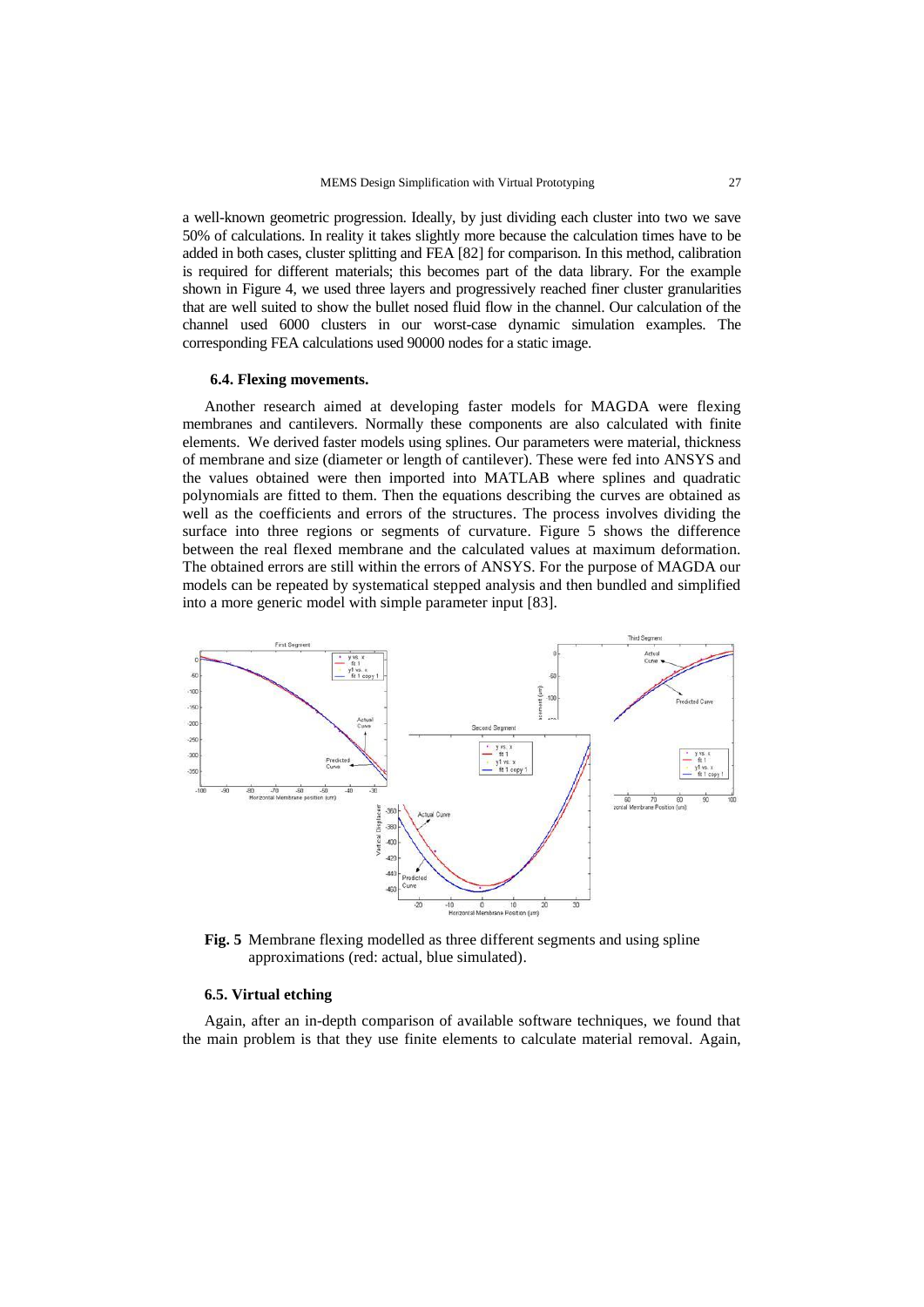this is not suitable for interactive VP because at current HW status this is still too slow. Etching performance is well known from the Integrated Circuit processing, but it is not so predictable in MEMS because the shapes are more complex. Underetching is not desired in IC technology, but it is crucial in shaping and releasing MEMS structures for free movement. The preparations for animated anisotropic etching, both for wet and dry etching are relatively straight forward, but isotropic etching requires a more sophisticated approach.



<span id="page-17-1"></span>**Fig. 6a** Etching square mask wiremesh obtained with Marker String method, 2D view [\[84\]](#page-17-0).





**Fig. 6b** Etching square mask wiremesh obtained with Marker String method, 3D view [\[84\]](#page-17-0).



**Fig. 6c** Etching square mask (Marker String method) rendered , 2D view [\[84\]](#page-17-0).

<span id="page-17-0"></span>**Fig. 6d** Etching round mask (Marker String method) rendered, 3D view [\[84\]](#page-17-0).

For visual simulations of isotropic etching we use a Marker/String method for the progressive mesh as a faster method suitable for interactive design [84]. The method is not known much for etching but has been proposed for modelling other IC processing [85]. The model never took off due to a problem with swallowtail conditions that appear on corners. We have found a way for overcoming swallowtail conditions and we are also able to simulate underetching. [Fig.](#page-17-1) 6a and 6b show the wire meshes obtained in the progress of etching using a square lithography mask calculated in 2D then rotated, and a square mask calculated in 3D respectively. The method can be extended into larger material removal CAD visualizations. This is a crucial step towards filling a long existing need in virtual prototyping. Figures 6c and 6d show rendered images (using the wire meshes calculated earlier) for etching with a square and a round mask respectively. Transparency is part of MAGDA visualizations, to allow better perception of ongoing processes. Our Marker String method can be adapted for Direct Laser Writing (DLW).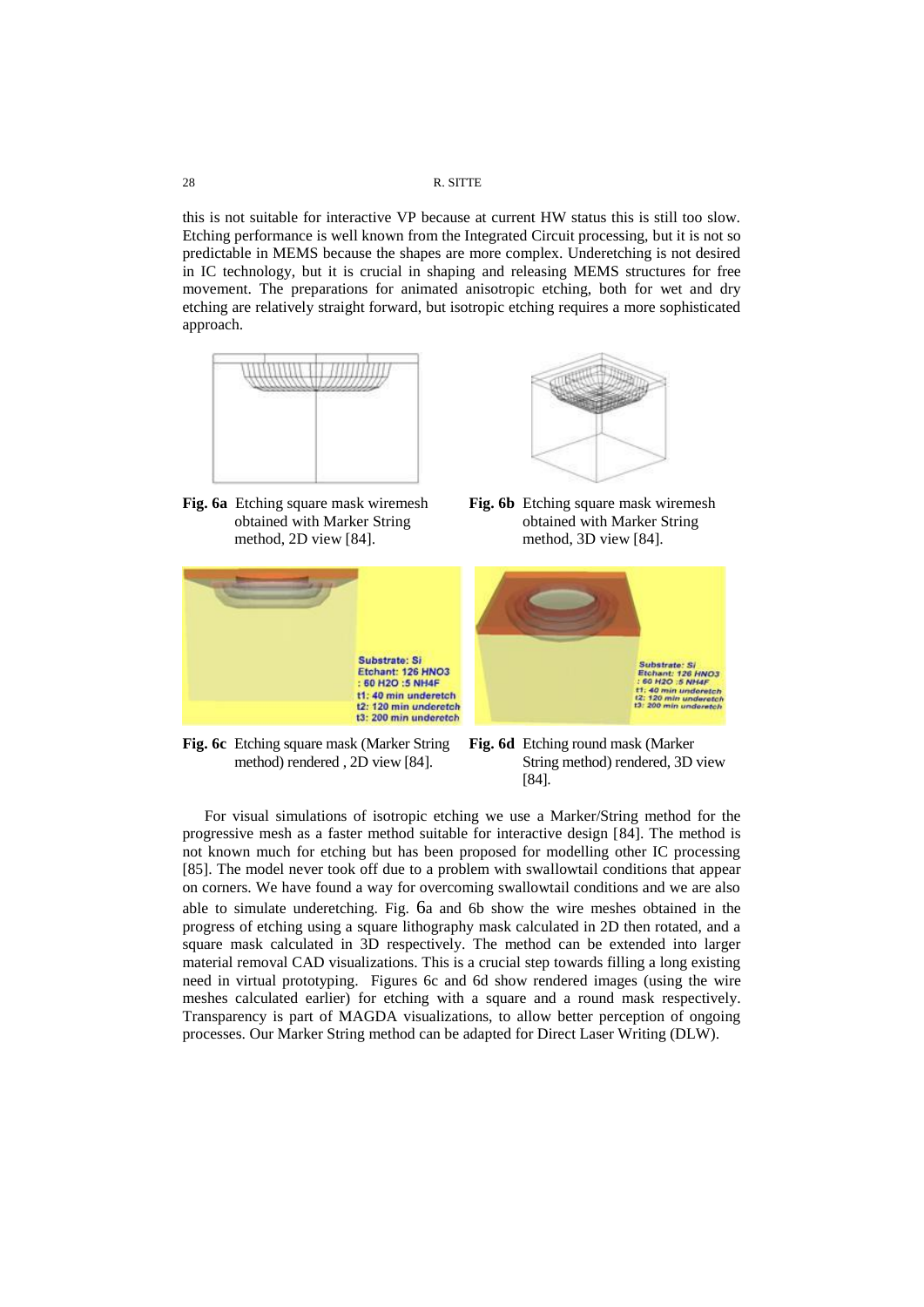For the simpler anisotropic visual simulation, we use the etch rate together with data picked from a small database of materials, crystalline orientation, and etchant. This is the input for the visualization, which is displayed progressively at simulated times (typically 2 min) intervals. Image transparency is used to be able to observe the progress of the concave well formed by etching using basic geometric shape masks (square, round, rectangular). This process could be used for a round shaped mask only but other mask geometries will not produce a truthful visualization [86].

#### **6.6. Microassembly**

In small MEMS microassembly is integrated with their production by etching out structures and then underetching them for mobility. In MEMS sufficiently large to be handled under a magnifying device, microassembly is done with microgrippers, but there are other means e.g. air, magnets, liquids, etc. In MAGDA we do simulate microassembly disregarding the nature of helping devices (i.e. microgrippers) or autonomous visual servoing. We do not simulate microgrippers or aiding devices. We mimic assembly simply by mouse movements and clicks to test the feasibility of assembly in our virtual environment. Simulating assembly is important. It allows testing for conflicts or impediments in the assembly of a device before prototyping or production. For interactive VRP these algorithms have to be fast and smooth.

Precision in collision detection is paramount for virtual microassembly. To this end, a comparison of efficiency and suitability of collision detections algorithms was performed and a new, more suitable and more efficient algorithm was derived [87]. This algorithm exploits the essentially 2D nature (flat shapes) of typical MEMS components (which are often etched into a silicon wafer and then underetched and released). In order to take advantage of a new point-based collision detection method, a convex hull is computed around the object, and using this convex hull, a series of concavities is derived. The shape itself and the derived concavities are then divided into a minimum number of convex shapes. A point-based collision detection to check for convex shapes can then be applied in one of two ways: (a) by checking all the convex bodies that make up the solid portion of the object, or (b) by checking the convex hull and the concavities to rule out a possible collision. By using the method that requires the least number of checks, we can arrive at a result in the quickest manner possible. This modification produces a computational advantage of this method over other popular existing methods for 2D (and 3D) collision detection.

## <span id="page-18-0"></span>**6.7. Design desk**

A design drawing board was implemented in MAGDA. A range of shapes and typical MEMS components can be picked and placed on the drawing board. This is includes free hand drawing a component. All components can be edited, e.g. the number and sizes of cogs in a gear or comb. [Fig.](#page-19-0) 7 shows some examples of the interface. This work was done by final year students from Germany [88].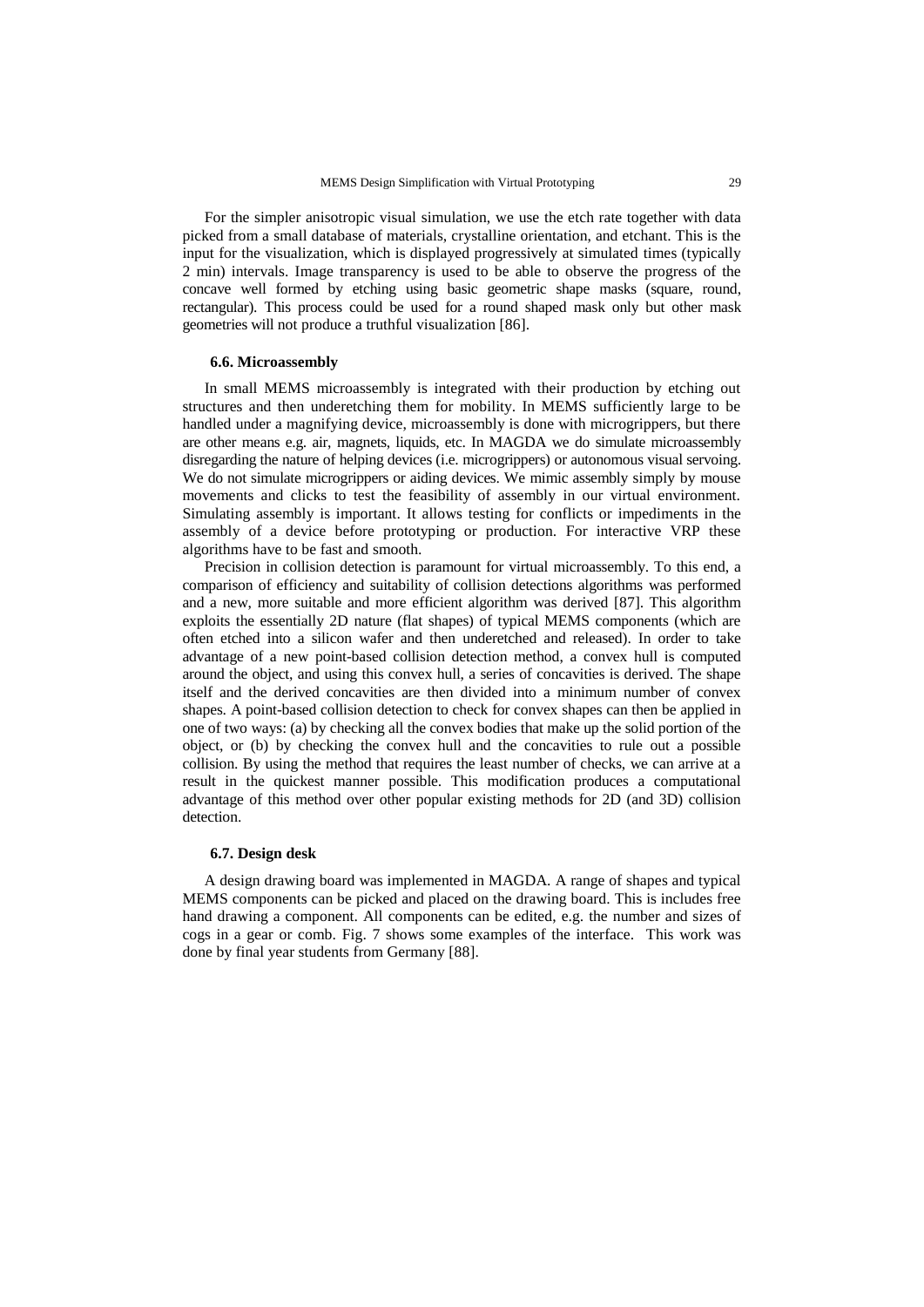

<span id="page-19-0"></span>**Fig. 7** Examples of the shapes available from MAGDA drawing desk menu. All shapes can be extruded into 3D shapes that can be placed individually or merged (intersected) to other shapes. The shapes can be associated with materials from a small database [\[88\]](#page-18-0).

In its current state, the user interface and drawing board of MAGDA are implemented with a good range of MEMS components, facilities and 3D including rotation and assembly. The moving parts (membranes, cantilevers, fluids) and consequently the functioning of MEMS as described earlier are researched and published but not implemented in code. This is the sad consequence of disrupted research continuity as it happens when postgraduate students graduate and other key players retire altogether. MAGDA should be continued, but it needs a new owner, new postgraduate students and programmers. Our team has done the groundwork and set the foundation but this is just the tip of the iceberg. One option is to continue it as a Wiki with global contribution, but this is dangerous and difficult to track for scientific correctness. Interactive VR can do many miracles, not necessarily real, but a VP MEMS design simulator must stick to the reality and manufacturability. The results must not become cartoons, but they must neither inhibit what could be done in the future, for example more research on a cheap MEMS technology with carbon nanotubes. A fast and easy Virtual Prototyping environment could help finding manufacturable designs and cheaper technology. One must never discard a Jules Verne's like vision. To climb a mountain one has to take a first step. We have done that first step. Now it needs a next generation and the vision to keep on climbing further.

## 7. CONCLUSIONS

MEMS design and fabrication are currently in the hands of a highly skilled, highly multidisciplinary privileged minority. To continue filling the trend of this fast expanding industry, we need to find ways to ensure understanding and development of intuition for MEMS to younger generations and enable the way to satisfy the increasing need for innovation and new MEMS technologies in the following decades. The aim of this paper is to motivate scholars to engage in this endeavour and contribute to researching fast algorithms suitable for interactive Virtual Reality design to ease MEMS understanding. This paper has also presented a progression from earlier research on MEMS towards alternative technologies, prototyping and MEMS Animated Virtual Prototyping Design Aid (MAGDA). The contribution of our research is that we demonstrated that there are ways for alternative methods and faster calculations for the visualizations, without compromising physical validity. MAGDA is far from complete. We have barely scratched the surface. It needs to be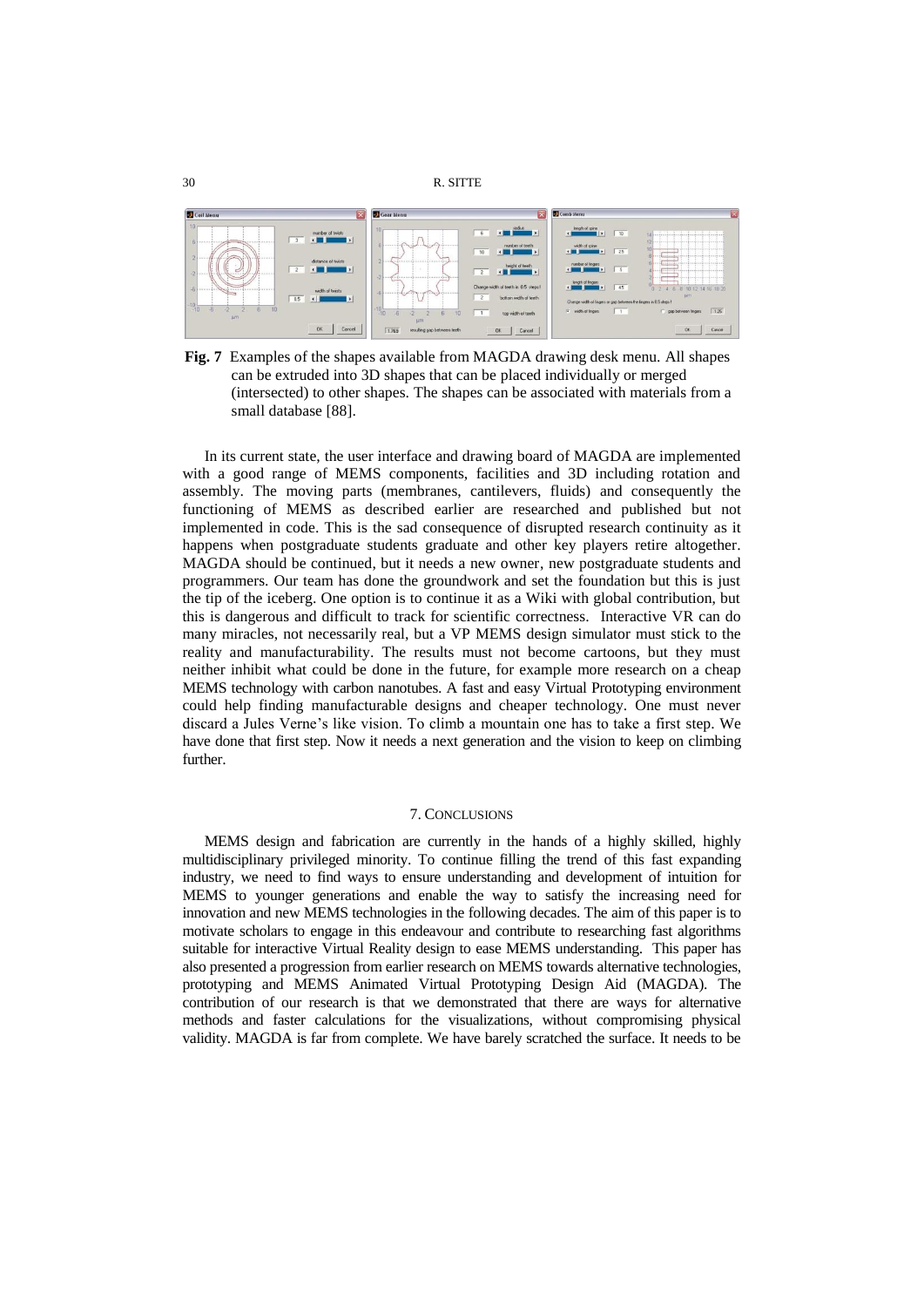developed further by dedicated programmers to complement the research that we have initiated. This requires financing, implementation with extended user facilities, populating databases and beta testing by a commercial body in continuous cooperation with a dedicated research group.

#### **REFERENCES**

- [1] J. M. Karam, B. Courtois, H. Boutamine, P. Drake, A. Poppe, V. Szekely, M. Rencz, K. Hofmann, and M. Glesner, "CAD and Foundries for Microsystems", In Proceedings of the 34th Conference on Design Automation (DAC '97), Anaheim, CA, USA, 1997, pp. 674-679.
- [2] V. Saile, U. Wallrabe, O. Tabata, J. G. Korvink, Eds. *LIGA and its Applications, Advanced Micro & Nanosystems* , Wiley-VCH vol. 7, 2008.
- [3] H. Fujita, "A Decade of MEMS and its Future", MEMS '97, In Proceedings, IEEE., Tenth Annual International Workshop on Micro Electro Mechanical Systems*,* 26-30 Jan 1997, pp 1–7.
- [4] W. Bacher, V. Saile, LIGA, "Von der Trenndüse zu Zahnrädern für Luxusuhren", *Nachrichten – Forschungszentrum Karlsruhe,* Jahrg. 38, 1-2/2006, pp. 84-86.
- [5] R. Sitte, **"**About the Predictability and Complexity of Complex Systems" in *From System Complexity to Emergent Properties* M.A. Aziz-Alaoui & Cyrille Bertelle (eds), Springer series Understanding Complex Systems, 2009, Part I, pp 23-48, ISBN 978-3-642-02198-5
- [6] K.J. Rebello, "Applications of MEMS in Surgery", Proceedings of the IEEE, vol. 92, no. 1, January 2004, pp 45-55
- [7] B. Margesin, L. Lorenzelli, "Silicon Based Physical And Biophysical Microsystems: Two Case Studies, Sensors and Microsystems", *Sensors and Microsystems*, pp. 41-50, 2008.
- [8] M. Rieth, *Nano Engineering in Science and Technology – An Introduction to the World of Nano Design*, World Scientific Publishing, Series on the Foundations of Natural Sciende and Technology, vol. 6, 2003, rep 2006 ISBN 981-238-073-6
- [9] <http://www.fsrm.ch/>(Aug. 2015)
- [10] <http://www2.imec.be/>(Aug. 2015
- [11] <https://www.ieee.org/index.html>(Aug. 2015)
- [12] <http://ecd.eurotraining.net/>(Aug. 2015)
- [13] U. Mastromatteo and B Murari "New Architecture in Designing Microsystems" In Proceedings of the 7th Italian Conference S ensors and Microsystems, Bologna, Italy*,* February 2002, pp. 94-98 4 – 6
- [14] S. M. Spearing, A*cta Materialia*, Vol. 48, Issue 1, pp. 179-196 , 1 January 2000
- [15] S. D. Senturia, *Microsystem design*, Kluwer Academic Publishers, Boston 2001
- [16] J.A. Pelesko,.D.H. Bernstein, *Modelling MEMS and NEMS*, Chapman & Hall/CRC, 2003.
- [17] T.Fukuda, W. Menz, *Micro Mechanical Systems, Principles and Technology*, Elsevier 1998.
- [18] P.Rai-Choudhury (ed.) *Handbook of Microlithography, Micromachining and Microfabrication*, vol. 1, Microlithography, 1997, SPIE - Optical Engineering Press.
- [19] P.Rai-Choudhury (ed.) *Handbook of Microlithography, Micromachining and Microfabrication*, vol. 2,
- Micromachining and Microfabrication, 1997, SPIE Optical Engineering Press. [20] G.K. Fedder, MEMS fabrication, Proceedings IEEE International Test Conference, ITC, 2003, pp. 691 - 698
- [21] K.Subramanian, *Micro Electro Mechanical Systems - A Design Approach*, Springer-Verlag, 2010.
- [22 ] Y. Zhu, A. Bazaei, S.O.R. Moheimani, M.R. Yuce, "Design, Prototyping, Modelling and Control of a MEMS Nanopositioning Stage", In Proceedings of the IEEE American Control Conference, San Francisco, CA, USA, 2011, pp 2278-2283.
- [23] J. Haneveld, "Nanochannel fabrication and characteristic using bond micromachining", PhD Thesis, 2006, University of Twente, Enschede, The Netherlands.
- [24] G. Menozzi "NEXUS & Eurimus: Two Major Initiatives to Support R&D and Strengthen European MEMS Industry". *Sensors and Microsystems,* pp. 13-29, 2002.
- [25] J.-P. Desbiens, P. Masson, "ArF excimer laser micromachining of Pyrex, SiC and PZT for rapid prototyping of MEMS components", *Sensors and Actuators A* 136, 554–563, 2007.
- [26] R. Delille, M.G. Urdaneta, S.J. Moseley, E.Smela, "Benchtop Polymer MEMS", *Journal of Microelectromechanical Systems*, vol. 15, no. 5, pp. 1108-1120, October 2006.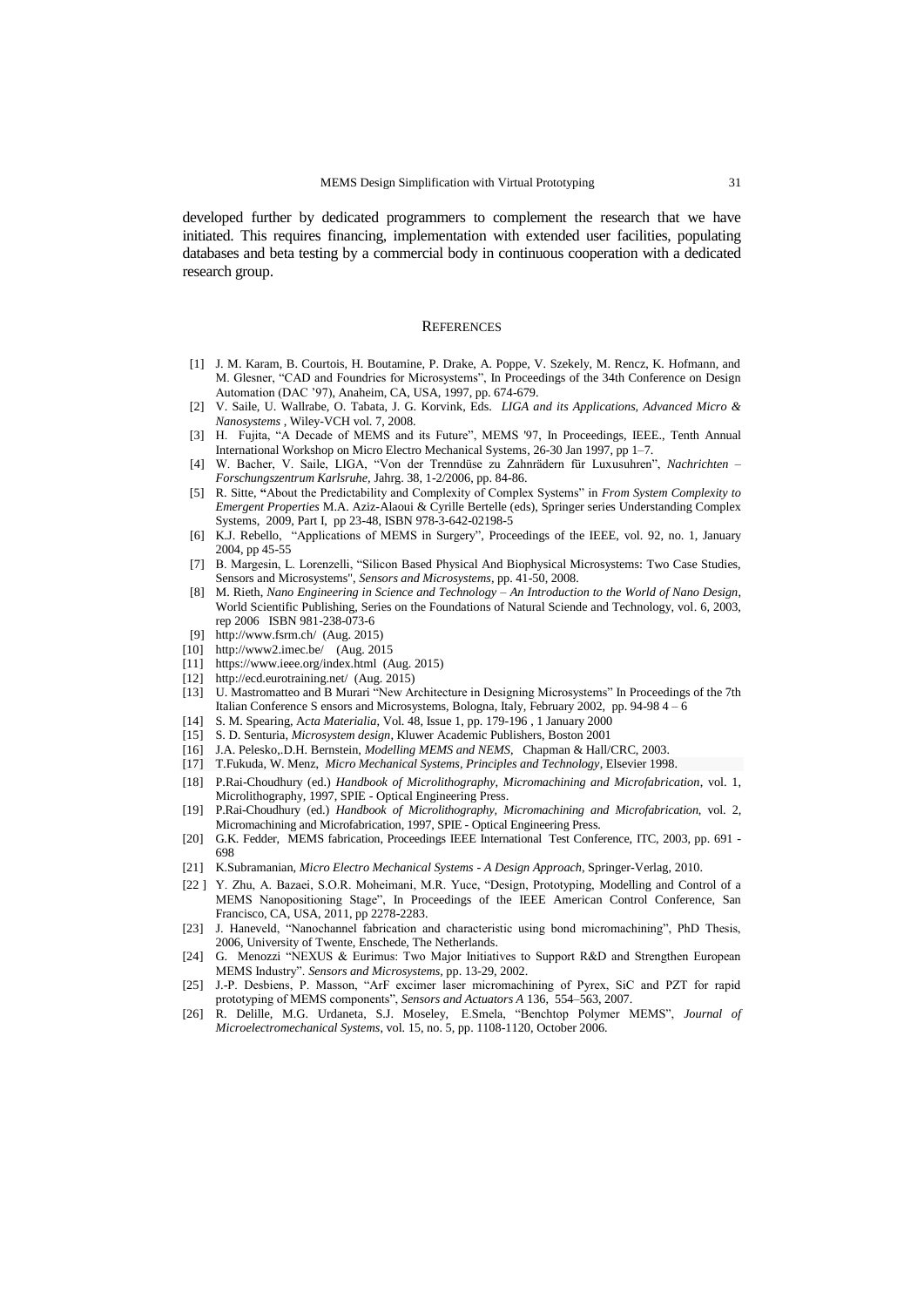- [27] K.Iniewski, S. Sriram, M. Bhaskaran, *[Energy Harvesting with Functional Materials and Microsystems](http://griffith.summon.serialssolutions.com/2.0.0/link/0/eLvHCXMwY2AwNtIz0EUrE1Iskw0sDdIskk2SzY1NLEEHoqaZpCQZJiUaAmFKIspIBg-iXHMTYmBKzRNlUHRzDXH20IUNZMRDxzbik4B9cGCNCexmiTGwAPvLqRIMCsA2QpJRKjCxphiYmKQlmyaap5iYpxpZpFoCK7_kVDNJBinc5gAAtZcxjg)*, CRC Press, 2014, Taylor & Francis Group.
- [28] [S. Bermejo,](http://www.sciencedirect.com/science/article/pii/S0924424705000749) [L. Castañer,](http://www.sciencedirect.com/science/article/pii/S0924424705000749) "Dynamics of MEMS electrostatic driving using a photovoltaic source", *Sensors and Actuators A*: Physical, vol. [121, Issue 1,](http://www.sciencedirect.com/science/journal/09244247/121/1) Pages 237–242, 31 May 2005.
- [29] A. Napieralski, M. Napieralska, M.Szermer, C. Maj, "The evolution of MEMS and modelling methodologies", *The International Journal for Computation and Mathematics in Electrical and Electronic Engineering* Publisher:Emerald Group Publishing Limited, vol. 31, Issue 5, pp. 1458 – 1469.
- [30] *MEMS and NEMS – Systems, Devices and Structures*, S.E. Lyshevski, Ed., CRC Press, 2002.
- [31] *Multiphysics Modelling with Finite Elements Methods*, World Scientific, Series on Stability, Vibration and Control of Systems, W.B.J. Zimmermann & A. Guran, Eds.., Series A., vol. 18, 2006 rep., 2007.
- [32] A. Greiner, J. Lienemann, E. Rudnyi, J. G. Korvink, L. Ferrario, M. Zen "Automatic Order Reduction for Finite Element Models". *Sensors and Microsystems:* pp. 411-417, 2005.
- [33] *Advances in Multiphysics Simulation and Experimental Testing of MEMS*, Eds. A. Frangi , C. Cercignani, S. Mukherjee, N. Aluru, *[Computational and Experimental Methods in Structures](http://www.worldscientific.com/series/cems)*, vol. 2, 2008, Imperial College Press.
- [34] T.Bechtold, , E.B. Rudnyi, , J.G.Korvink, "Automatic order reduction of thermo-electric model for micro-ignition unit" , International Conference on Simulation of Semiconductor Processes and Devices. SISPAD (IEEE Cat. No. 02TH8621) 2002, pp. 131 – 134.
- [35] N.T. Nguyen and S.T. Wereley, *Integrated Microsystems: Fundamentals and Applications of Microfluidics* (2nd Edition), 2006, Artech House.
- [36] R. Sitte, "Visualizing Reliability in MEMS VR-CAD Tool", *Journal of WSCG*, vol. 11, no. 3, 2003, pp. 433-439.
- [37] S. Muratet, JY. Fourniols, G. Soto-Romero, A. Endemaño, A. Marty, M. Desmulliez "MEMS Reliability Modelling Methodolog: Application to Wobble Micromotor Failure Analysis", *Microelectronics Reliability,* vol. 43, pp. 1945-1949, 2003.
- [38] A. Dewey, V. Srinivasan, E. Icoz, "Visual modeling and design of MicroElectroMechanical System Transducers", *Microelectronics Journal*, vol. 32, Issue 4, pp. 373-381, April 2001.
- [39] S. P. Levitan, T. P. Kurzweg, P. J. Marchand, M. A. Rempel, D. M. Chiarulli, J. A. Martinez, J. M. Bridgen, C. Fan, F. B. McCormick, "Chatoyant, a Computer-Aided Design Tool for Free-Space Optoelectronic Systems", *Applied Optics*, vol. 37, no. 26, pp. 6078-6092, September 1998
- [40] [www.coventor.com](http://www.coventor.com/) (Sept. 2015)
- [41] [www.cfdrc.com](http://www.cfdrc.com/) (Sept. 2015)
- [42] [www.ansys.com](http://www.ansys.com/) (Sept. 2015)
- [43] D. Reznik, S. Brown, J. Canny, "Dynamic Simulation as a Design Tool for a Microactuator Array", Proceedings IEEE Conference of Robotics and Automation (ICRA), Albuquerque, NM, April 1997, pp. 1675-1680.
- [44] J. Gilbert, "Integrating CAD Tools for MEMS Design", *IEEE Computer*, vol. 31, Issue 4, pp. 98-101, 1998.
- [45] [www.memscap.com](http://www.memscap.com/) (Sept. 2015)
- [46] [www.intellisense.com](http://www.intellisense.com/) (Sept. 2015)
- [47] R. Gaddi and J. Iannacci, "Hierarchical Multi-Domain MEMS Simulation Within an IC-Design Framework", *Sensors and Microsystems*, pp. 461-466, 2004.
- [48] M. M. Dasigenis, D. J. Soudris, S. K. Vasilopoulou, and A. T. Thanailakis, "A CAD Tool for Automatic Generation of RNS & QRNS Converters, *Microelectronics, Microsystems and Nanotechnology*, pp. 297- 300, 2001.
- [49] R. Bardohl, G. Taentzer, M. Minas, A. Schürr, "Application Of Graph Transformation to Visual Languages", *Handbook of Graph Grammars and Computing by Graph Transformation*, pp.105-180, 1999.
- [50] S. Hengsbach, A. Díaz Lantada, "Rapid Prototyping of Multi-Scale Biomedical Microdevices by Combining Additive Manufacturing Technologies" *Biomed Microdevices* 16, pp. 617–627, 2014.
- [51] <http://www.coventor.com/mems-solutions/>(September 2015)
- [52] [http://www.softmems.com/mems\\_pro.html](http://www.softmems.com/mems_pro.html) (September 2015)
- [53] <http://tannereda.com/mems>(September 2015)
- [54] <http://www.intellisense.com/>(September 2015)
- [55] A. Bertsch, P. Bernhard, C. Vogt, P. Renaud, ,"Rapid prototyping of small size objects", *Rapid Prototyping Journal*, vol. 6, Issue 4, pp. 259 – 266, 2000.
- [56] C.H. Lin, G.B. Lee, Y.H. Lin, G.L. Chang "A Fast Prototyping Process for Fabrication of Microfluidic Systems on Soda-Lime Glass" *J. Micromech. Microeng*. 11 pp. 726–732, 2001.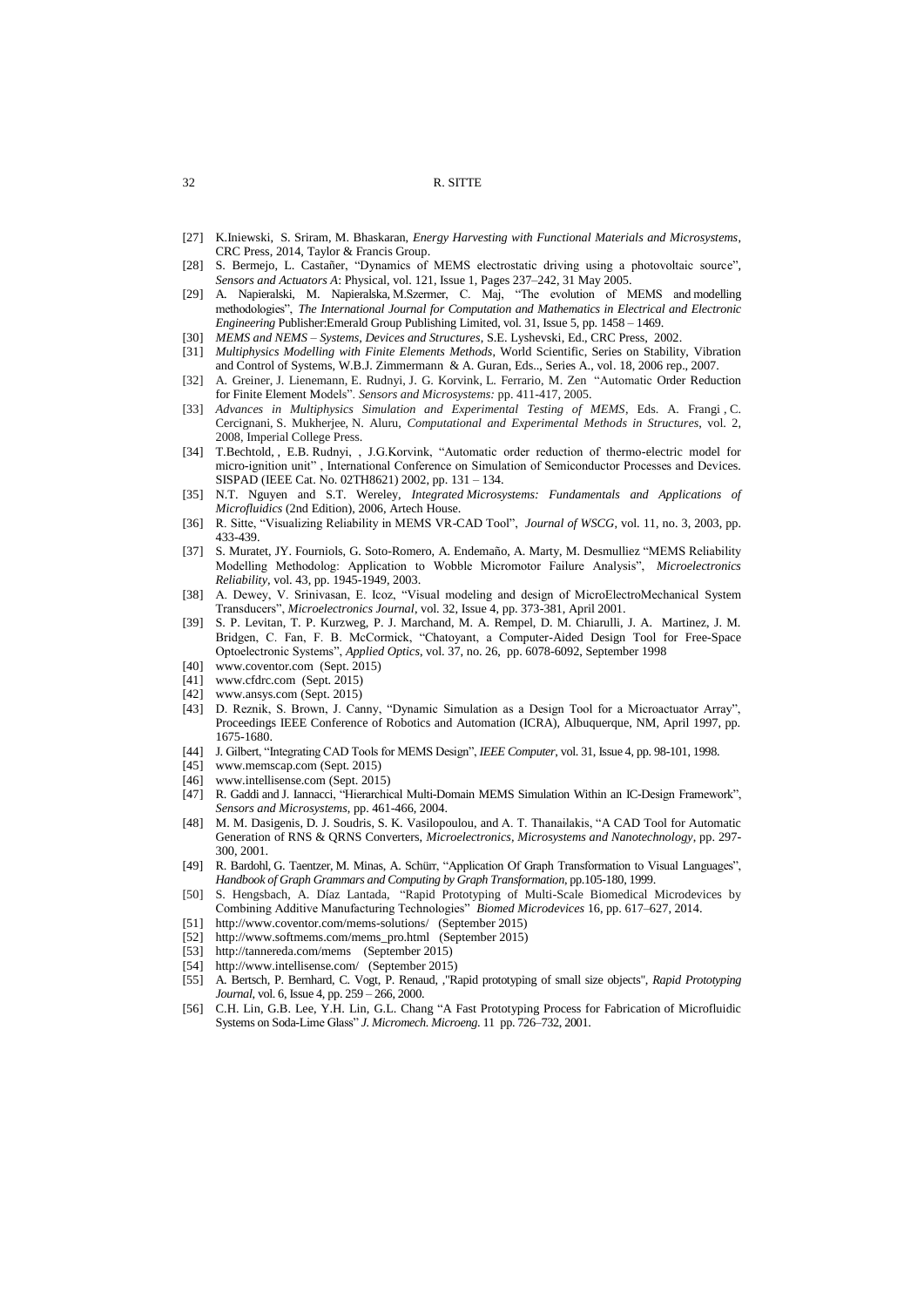- [57] S. K. Sampath, L. St.Clair, Xingtao Wu, D. V. Ivanov, Q. Wang, C. Ghosh, K. R. Farmer. "Rapid MEMS Prototyping using SU-8, Wafer Bonding and Deep Reactive Ion Etching" IEEE Proceedings of the Fourteenth Biennial University/Government/Industry Microelectronics Symposium Virginia Commonwealth University Richmond Virginia , 2001 (Cat. No.01CH37197)
- [58] X. Li, H. Choi, Y.Yang, "Micro Rapid Prototyping System for Micro Components", *Thin Solid Films* 420 –421, 515–523, 2002.
- [59] C. Khoury, G.A. Mensing , D.J. Beebe "Ultra Rapid Prototyping of Microfluidic Systems Using Liquid Phase Photopolymerization" *Lab On A Chip*, vol. 2, Issue 1, pp 50-55, 2002.
- [60] E. Sarajli´c, M.J. de Boer, H. V. Jansen, N. Arnal, M. Puech, G. Krijnen, M. Elwenspoek "Advanced Plasma Processing Combined with Trench Isolation Technology for Fabrication and Fast Prototyping of High Aspect Ratio MEMS in Standard Silicon Wafers", *Institute of Physics Publishing Journal of Micromechanics and Microengineering, J. Micromech. Microeng.* 14 pp. 570–575, 2004.
- [61] K.C. Yung, S.M. Mei and T.M. "Yue Rapid Prototyping of Polymer-Based MEMS Devices Using UV YAG Laser", *J. Micromech. Microeng.* 14, pp. 1682–1686, 2004
- [62] M. Abdelgawad, A.R.Wheeler *Microfluidics and Nanofluidics*, Springer Verlag, 2007, 101007/s10404- 007-0190-3,
- [63] M. Villarroya, N. Barniol, C. Martin, F. Perez-Murano, J. Esteve, L. Bruchhaus, R. Jede, E. Bourhis, J. Gierak, "Fabrication of Nanogaps for MEMS Prototyping Using Focused Ion Beam as a Lithographic Tool and Reactive Ion Etching Pattern", *Microelectronic Engineering* 84, pp. 1215–1218, 2007.
- [64] J. Do, J.Y. Zhang, C.M. Klapperich, "Maskless Writing of Microfluidics:Rapid Prototyping of 3D Microfluidics Using Scratch ona Polymer Substrate", *Robotics and Computer-Integrated Manufacturing,*  vol. 27, Issue 2, pp. 245–248, April 2011.
- [65] T. Meiss, R.Wertschützky and B.Stoeber, "Rapid Prototyping of Resistive Mems Sensing Devices on Paper Substrates", IEEE 27th International Conference on Micro Electro Mechanical Systems (MEMS), 2014, pp 536 – 539.
- [66] V. A. Lifton, G. Lifton, S. Simon, "Options for additive rapid prototyping methods (3D printing) in MEMS technology", *Rapid Prototyping Journal*, vol. 20, Issue 5, pp. 403-412, 2014.
- [67] J. Cecil, A. Kanchanapiboon, "Virtual Engineering Approaches in Product and Process Design", *Int J Adv Manuf Technol* 31, pp 846–856, 2007.
- [68] P. Jiang, X.Yan, Y. Liu, ,"Service in e-design", *Journal of Manufacturing Technology Management*, vol. 18, Issue 1, pp. 90 – 105, 2007.
- [69] G. Schröpfer, G. Lorenz, S. Rouvillois, S. Breit, "Novel 3D Modeling Methods for Virtual Fabrication and EDA Compatible Design of Mems via Parametric Libraries, *J. Micromech. Microeng.* 20, 064003 (15pp), 2010.
- [70] J. Cecil, J. Jones, "VREM: An Advanced Virtual Environment for Micro Assembly", *Int J Adv Manuf Technol* 72, pp. 47–56, 2014.
- [71] R. Sitte, "Modeling MEMS Manufacturability with Virtual Prototyping CAD tools", *Electronics and Structures for MEMS II*, Neil Bergman, Editor, Proceedings of SPIE Vol 4591, pp. 125-133, 2001.
- [72] Leon.O. Chua, *CNN: A Paradigm for Complexity*, Ed. Leon O. Chua, World Scientific Series in Nonlinear Science, 1998, Series A, vol. 31.
- [73] Z. Li, "Analysis and Design of Virtual RealityVisualization for a Micro Electro Mechanical Systems (MEMS) CAD Tool", PhD Thesis, 2005, Griffith University, Australia.
- [74] Z. Li, R. Sitte, "Scaling for MEMS Virtual Prototyping: Size and Motion Dynamics Visualizations", Proceedings of The 13-th International Conference in Central Europe on Computer Graphics, Visualization and Computer Vision, Plzen, Czech Rep. , 2005, pp. 37-40.
- [75] C.-W. Choi, K. Johan, A. Westin, K.S. Breuer: "To Slip Or Not To Slip Water Flows in Hydrophilic and Hydrophobic Microchannels", In Proceedings of IMECE 2002, New Orleans, Louisiana, USA, 2002, pp. 1-8.
- [76] R. Sitte, J. Westphal, "Sensitivity to the onset of microfluidic slip length in a microchannel", *SPIE volume 6035: Microelectronics: Design, Technology, And Packaging II*, CDS197, pp. 6035-60350Y-1 - 6035-60350Y-8*,* 2005 .
- [77] M. Aumeerally, R. Sitte "Layered Fluid Model and Flow Simulation for Microchannels using Electrical Networks", *Journal of Simulation Modelling Practice and Theory* (Elsevier) 14, pp. 82-94, 2006.
- [78] M. Aumeerally, "Simulation and Modelling of Microfluidic MEMS Devices for VR-CAD" PhD thesis, 2006, Griffith University, Australia.
- [79] M. Lesieur, O. Métais, P. Compte, *Large-Eddie Simulations of Turbulence*, Cambridge University Press, 2005